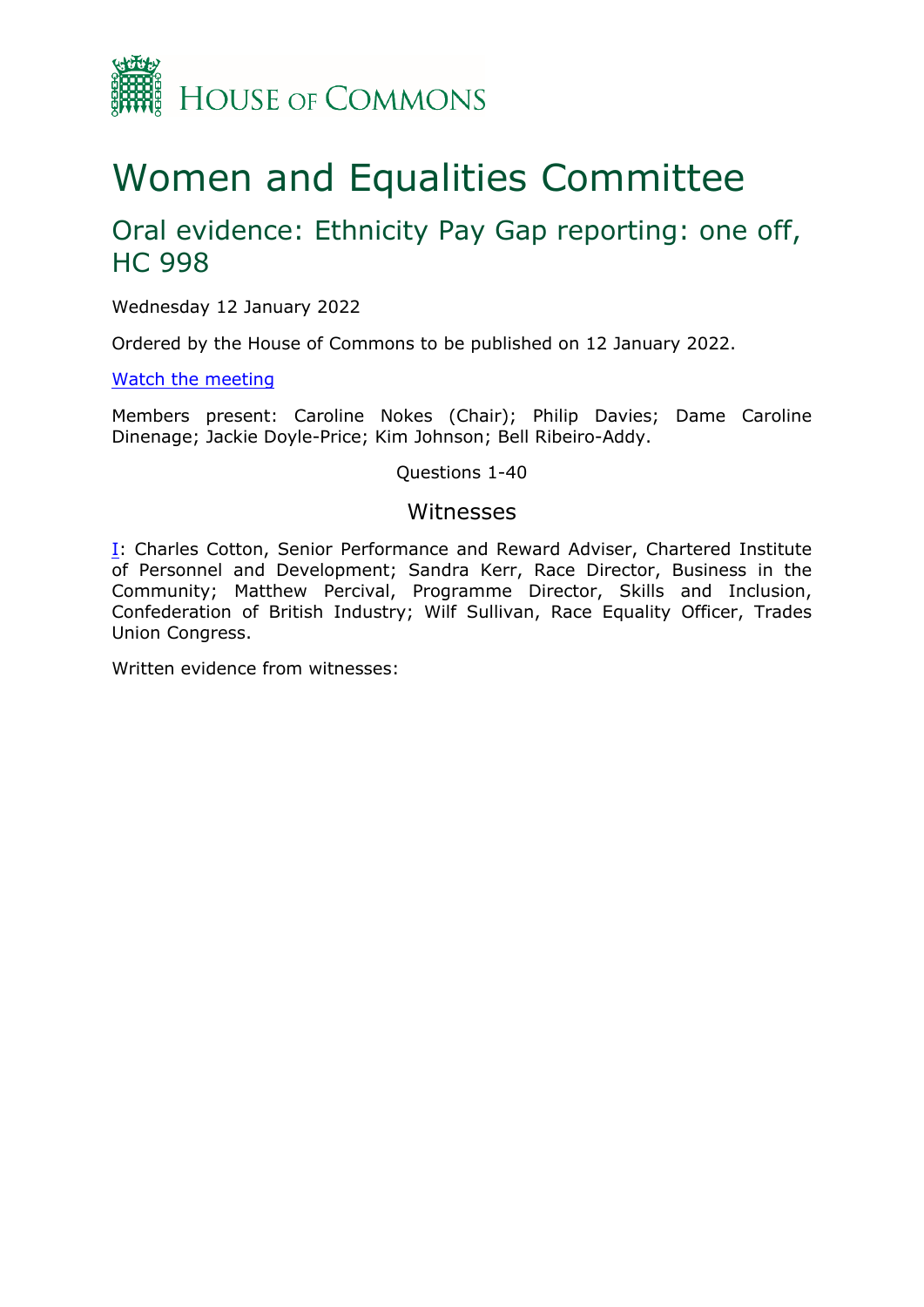

### <span id="page-1-0"></span>Examination of witnesses

Witnesses: Charles Cotton, Sandra Kerr, Matthew Percival and Wilf Sullivan.

Q1 **Chair:** Welcome to this afternoon's meeting of the Women and Equalities Committee and our one-off session on ethnicity pay gap reporting.

I thank our four witnesses for attending this afternoon: Sandra Kerr, race director of Business in the Community; Matthew Percival, programme director, skills and inclusion, at the CBI; Charles Cotton, the senior performance and reward adviser at the Chartered Institute of Personnel and Development, and Wilf Sullivan, race equality officer at the Trades Union Congress. We very much appreciate you coming to give evidence this afternoon. I start by asking each of you to briefly introduce yourselves and your organisation. I will start with Wilf, please.

*Wilf Sullivan:* Thank you, Chair. I am Wilf Sullivan, race equality officer for the Trades Union Congress, which is the trade union centre for trade unions in the UK. We have 53 affiliates covering about 5.8 million members and we advocate on behalf of the trade unions, both with Government and with employers.

*Charles Cotton:* My name is Charles Cotton. I am the senior performance and reward adviser for the Chartered Institute of Personnel, or the CIPD. That is the body for the HR profession in the UK and Ireland, and we have about 165,000 members.

**Sandra Kerr:** My name is Sandra Kerr and I am the race equality director at Business in the Community. We are a membership organisation working predominantly with private sector organisations who care about responsible business practice, and, as part of that, specifically race equality in the UK. They recognise that it makes good business sense. We currently have more than 800 employers who have signed the race at work charter and who are really trying to demonstrate commitment and want to lead from the front on inclusion.

*Matthew Percival:* Good afternoon. I am Matthew Percival. I am the programme director running the CBI's work on a range of workforce issues, including inclusion. Relevant to today, the CBI is also a founding partner of the "Change the Race Ratio" campaign, which seeks to bring businesses together to accelerate progress on race and ethnic diversity in business through transparency, target setting and action plans.

Q2 **Chair:** I am going to start off with a question to Sandra. Why is it that we are still waiting for the Government announcement on their decision around ethnicity pay gap reporting? What do you think the delay is?

**Sandra Kerr:** First of all, can I say a huge thank you for the opportunity to present today?

The McGregor-Smith review was published in February 2017, and we worked closely with the Government on the "one year on" report in 2018.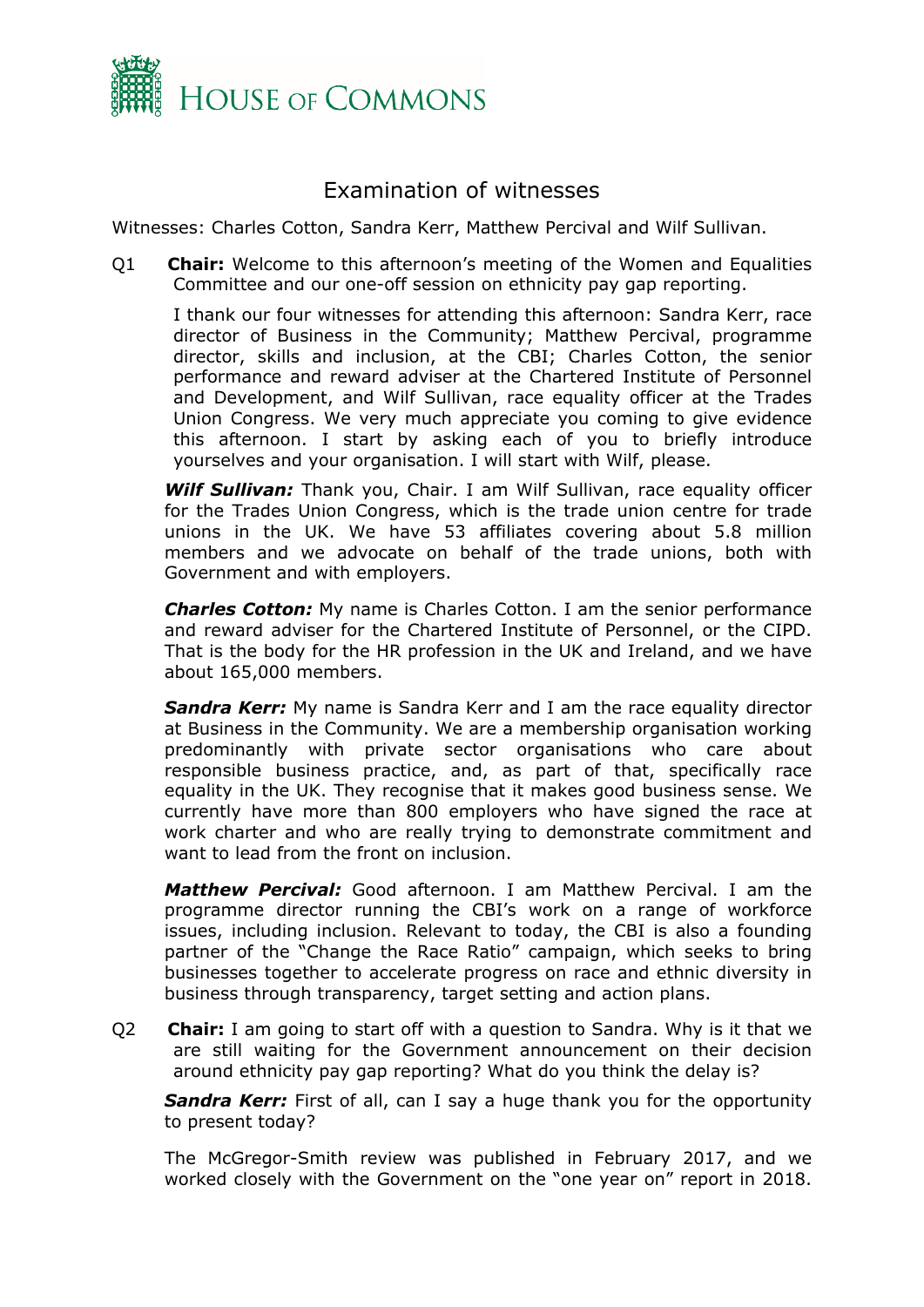

One of the recommendations was to review how employers were performing against the McGregor-Smith commitments that the Government had commissioned. There were three calls for action in there which were about measurement—about catching data, setting targets and about pay gap reporting. The Government at the time said that they were ready to act if the review found that employers hadn't stepped up to the plate and voluntarily started publishing their ethnicity pay gaps. The results came in, showing only 11% of employers were doing so.

Following that, the consultation was sparked, which opened in October 2018, and closed in January 2019. Throughout 2019, I was meeting with BEIS—Kelly Tolhurst was the Minister. Periodically, I and other business leaders were meeting about the consultation, about what implementation would look like and what some of the challenges would be. Then, everything changed. We had the pandemic, a change of Government, a change of Minister and then everything kind of stalled.

We have been actively continuing, because what was agreed at the time was the establishment of the race at work charter, to galvanise employers—to get them around the table to start thinking about this. We did that in collaboration with the Government and we have continued to see employers voluntarily coming forward to say that they want to sign up and want to demonstrate commitment. The second commitment that was deliberately put within that charter was to capture ethnicity data and publicise progress.

So, it has stalled. First, there was no Minister. I will be honest and say I have struggled to engage the current BEIS Minister. First, it was understanding who had the portfolio. I believe it's Paul Scully. We struggled to really engage them to get things moving.

That said, in the autumn I did have some conversations with BEIS officials to look at what reporting would look like for employers and what that advice might look like. That now, again, has stalled.

Other than that, I would not know why this has become stuck. We had an open letter to the Prime Minister that we published in October 2020, with 30 business leaders, saying, "Can we just implement this now?" We know we are not the only voice on this, so, to be honest, I don't know why it has stalled. I just think, can we move this along now, please?

I asked for a review of the race at work charter in preparation for this event, and 20% of employers—165 of the employers who have signed the charter—have published their pay gaps at the moment. That correlates with what we found from our race at work survey that we published in 2021 with YouGov, which showed 19%. We have seen that we have made the market shift. It has moved from 11% to 19% since 2018 of employers publishing their pay gaps and employees saying, "Yes, we know what our employers are doing."

Q3 **Chair:** Thank you. Wilf, why is it your view that voluntary reporting isn't enough? Should it be made mandatory?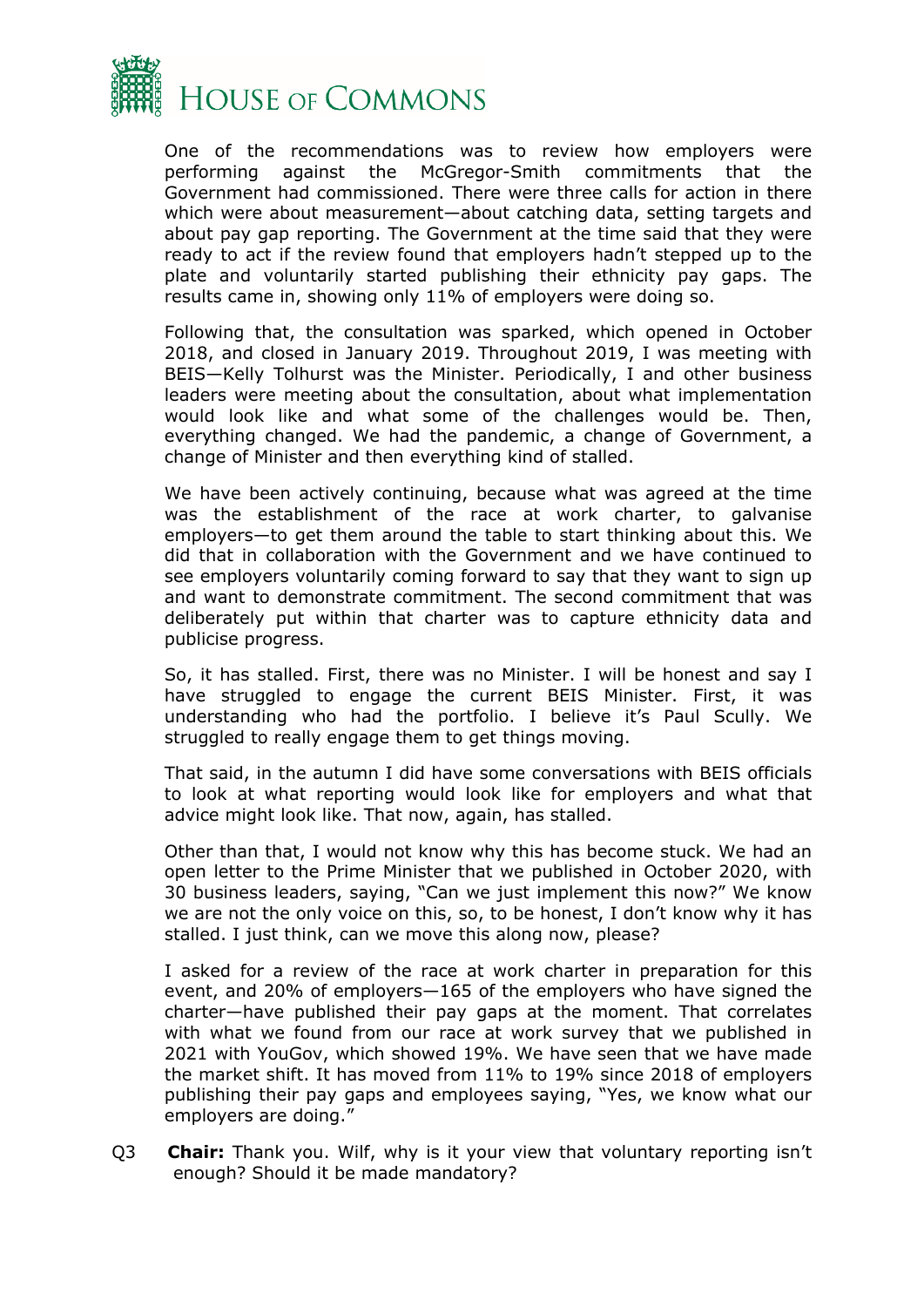

**Wilf Sullivan:** I'll refer to what Sandra said. The TUC was very heavily involved with the McGregor-Smith report. We always took the position, because of our experience in terms of race equality, that unless things are mandatory, they don't actually happen. One of the things that the Government did in response to the McGregor-Smith report was to say to employers and organisations that they should voluntarily introduce the recommendations that were in the report. But luckily we did have this review mechanism, which Business in the Community was leading on. For us, the fact that progress has been so slow on something that we see as really basic, in terms of data collection so that employers can evidence inequality in the workplace, underlined the point that there needed to be regulation around this.

The second point for us is that this is about having an approach that is fair to everybody. One of the things that I have always argued with Government, about measures around race equality, especially in terms of fairness to business, is that you can't have some businesses putting the effort in and spending the money to do things to improve the situation for the workforce, and other employers that don't. It just undercuts the good employers who want to do this stuff, especially if there are costs to it, in our highly competitive market. So it's about being fair to everybody. Certainly from our point of view, in terms of this whole debate, there has been a lot of agreement, with businesses and trade unions, that this is something that should happen.

Q4 **Chair:** Thank you. Matthew, can I ask you to comment on that and what you, as the CBI, are seeing from businesses in terms of their demand for a framework, whether it be mandatory reporting or better guidelines as to how businesses could and should engage with this?

*Matthew Percival:* Of course. I will start where Wilf finished, because he said there was a large degree of consensus on direction of travel here. The CBI and the TUC have worked together, thinking about the approach to this, for some time.

On the question of whether reporting is mandatory or not, if we go back to when it was first thought about, it was first discussed that this was something that businesses should be doing. Would they do it on a voluntary basis? Should it be done on a mandatory basis? There was an acceptance that it was something that businesses should be doing, so our consultation with our members, when we were responding to the Government asking questions about how this should be implemented, was really checking whether they would be comfortable with this being done on a mandatory basis? The outcome of that consultation with our members was that they did think it was a reasonable expectation of all employers that they should be transparent about the situation in their organisation. One of the other key things we found in that context was about really being transparent about explaining what your understanding is of the gaps in your organisation and being willing to publish a summary of the plan that you have in place to try to address some of those gaps.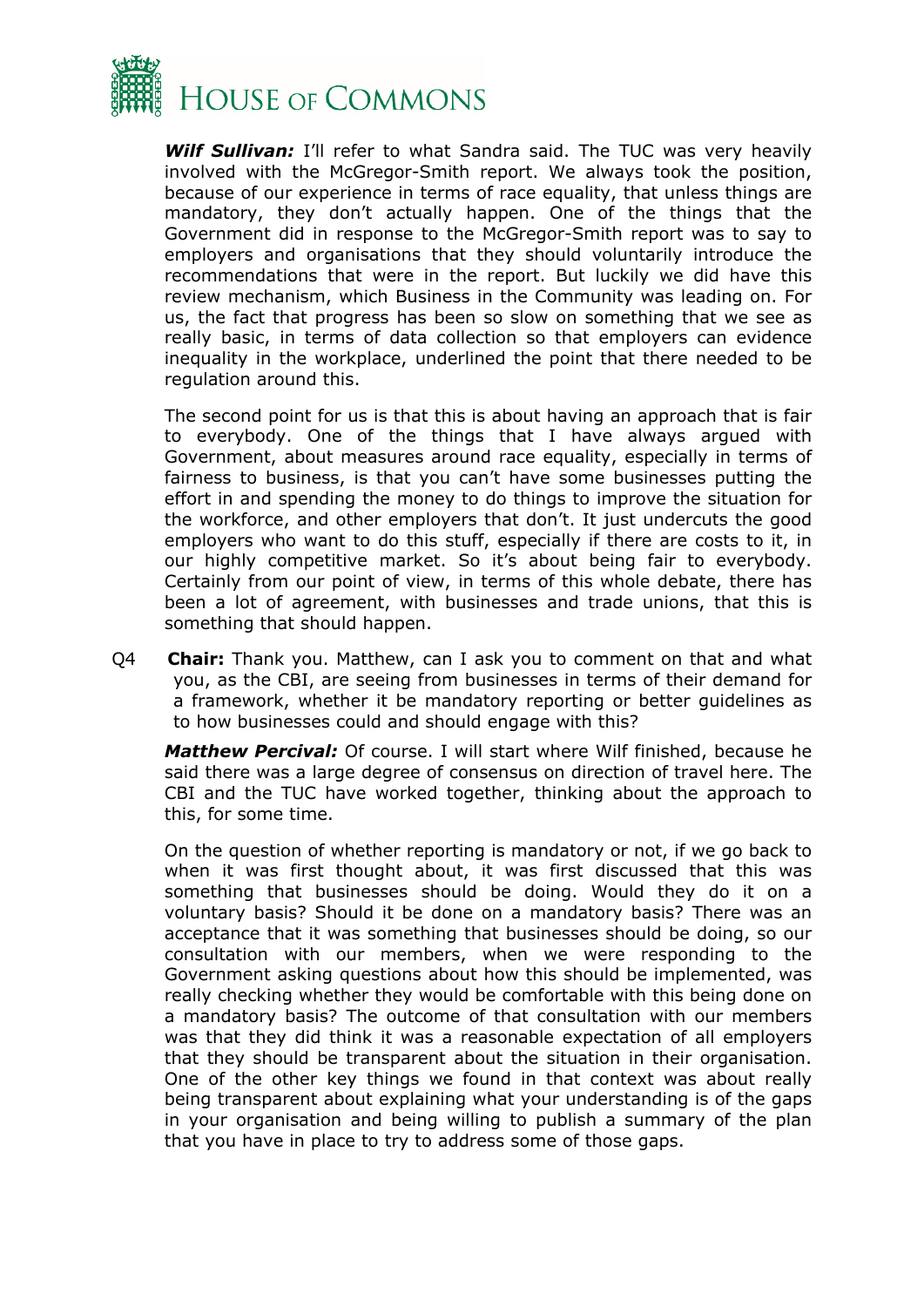

So for us, it was very much a package, and the question that we considered with our members was: do they believe it is reasonable that it should be a mandatory expectation of certain employers that they are doing this? We think that it is, and we think that it should be done by the same group of employers as respond to the gender pay reporting regulations—employers with 250 or more employees.

Q5 **Chair:** When you consulted your members, what level of response did you get to the consultation? How many of them actually engaged on the issue?

*Matthew Percival:* Gosh, you are testing my memory now. The initial consultation was a good couple of years ago. In terms of how we engage with our members on these issues, we have a mixed methodology for where we get our mandate from our policy work. The mandate comes from bespoke consultation with employers who want to get involved with influencing our position on a particular topic, based on the consultation that is launched—an extra meeting to talk about it.

Also, our governance structures are based on committees of our members. The approach that the CBI has taken to diversity and inclusion is mandated by a committee—representative of our members—that deals with all workforce issues. Also, more recently, just in the past 12 months, diversity and inclusion has been ratified by the larger full governance of our membership as one of the top priorities for the CBI under its "Seize the Moment" agenda, putting inclusion alongside skills as a top workforce issue. So, inclusion as a top priority has very broad-based support among our membership.

Within that, we had specific and detailed consultation with a number of our members, but I cannot remember exactly how many were in a room across the various meetings that we had a couple of years ago, during that consultation.

**Chair:** Thank you. I bring in Philip Davies, please.

Q6 **Philip Davies:** May I just go back a step? I do not know who wants to start—it does not really matter who wants to answer the question, because anyone can add in if they want to say something different. What is the point of these pay gap figures? You are not comparing jobs on a like-for-like basis; you just have a jumble of different jobs in an organisation, and you are breaking down the average figure by ethnicity or, worse still, by white people versus non-white people. What is the point of just coming to an average figure from a mish-mash jumble of different jobs? What is the point of those figures? Wilf, do you want to start, and if anyone wants to add in, they are very welcome to do so?

*Wilf Sullivan:* I will start by saying that I do not think that measuring the ethnic pay gap is an end in itself. The question is about identifying disparities in terms of inequalities in the workplace, and pay is a fairly basic indicator of what is going on there. That can be for several reasons. It is not necessarily that people are being paid differently—it could be to do with segmentation, people being stuck at the bottom of the workforce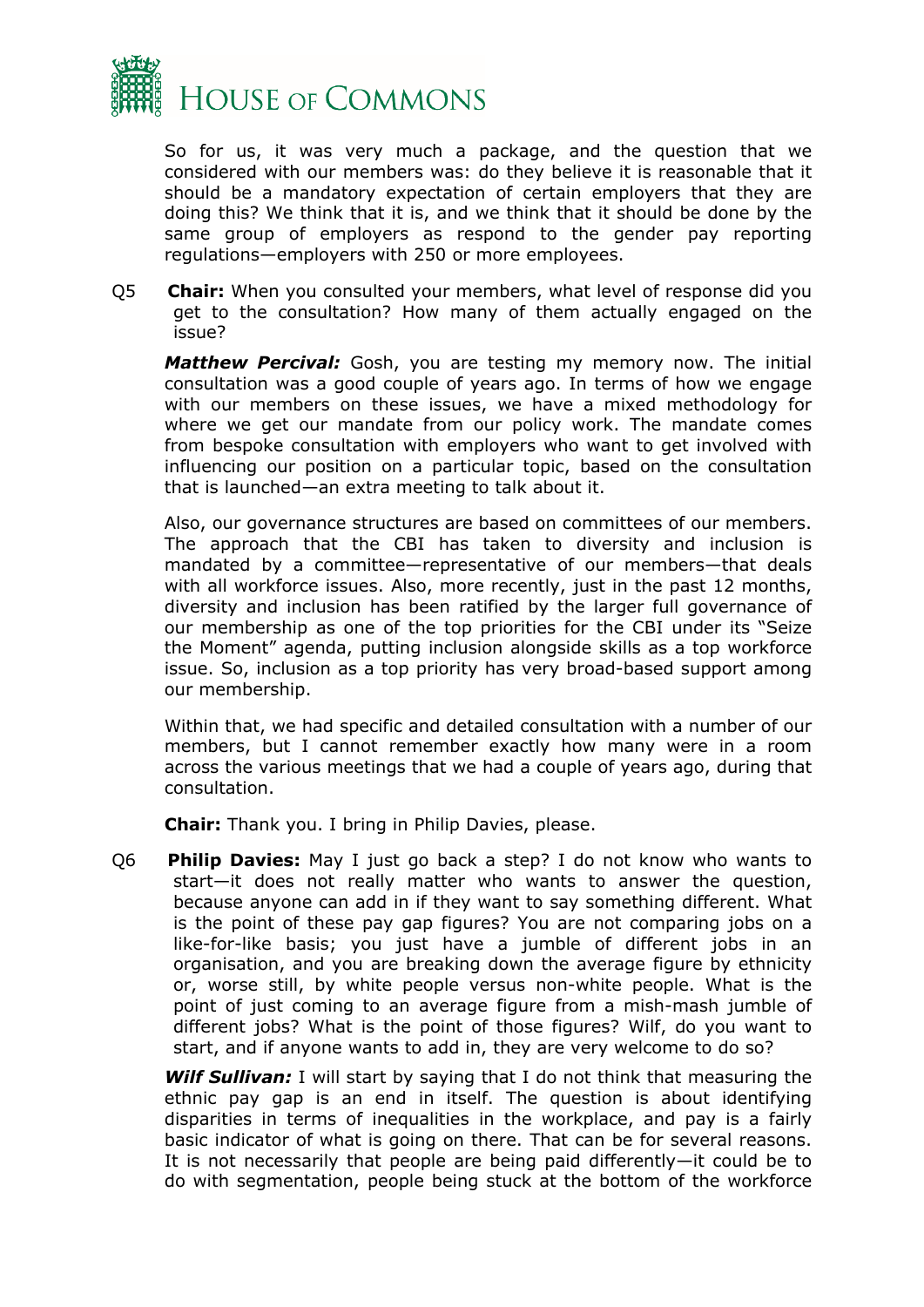

or in certain kinds of jobs—but it is important to know that and to have an indicator. People might then say, "Actually, we have a problem here and we need to take some action."

As Sandra pointed out on the McGregor-Smith review, which we were both involved in, we were not only talking about collecting data on pay gaps. One of the things that I am conscious of in evidencing inequality in the workplace is that that has been something that has been accepted in the public sector forever and a day, but it has not extended beyond that. From the TUC's point of view, data collection and identifying what the gaps and disparities are in a workplace are a prerequisite to an action plan being drawn up for how to address those.

*Charles Cotton:* It is an opportunity, as Wilf has said, for organisations to explore how they are rewarding people, to see whether it is fair. Unlike an equal pay audit, when you compare people in similar jobs, that would identify whether there was an issue, but even then that issue might be justified with gender or ethnicity pay gaps. It also brings in the issue of how you recruit and promote people in the organisation, and how you develop and train them, as well as how you reward them. It is a more holistic picture for organisations to explore. As Wilf also said, the gap might reflect what is going on outside the workplace as well, in society.

**Philip Davies:** Okay, well, let us have—sorry, Sandra, did you want to come in there? Sorry.

**Sandra Kerr:** I just wanted to add that the principle of capturing ethnicity data is to enable employers to look at what their workforce looks like compared to demographic data—what the available talent pool is. We know from DWP analysis since records began that there is a higher level of unemployment for people from ethnically diverse backgrounds; they spend longer unemployed even if they go to a Russell Group university, or any university. Capturing the data enables employers to monitor what is happening with their processes by stage. Is it that they are not attracting people, or that they are they getting them, but they are falling out at the sift stage? Do they get through that stage and then get interviewed but do not go through to assessment or are they not finally appointed? That is one area. Pay is another marker that we want, but another area we are looking at is how people are feeling about the workplace. We know that retention is much cheaper than trying to keep recruiting people. You can look at the de-aggregated data, and check that everyone is feeling included and supported by their line managers and feeling part of the organisation.

What we also know through this data is when promotions occur. We know from our race at work survey, which we have run three times since 2015, that progression is important to ethnic minority people, yet they still tend to be at the bottom of organisations. They are not represented at all at management level, or even going up the pipeline. The data can help employers as an additional marker. As Wilf has already said, this is not a silver bullet, but it is an important indicator that, as people progress up the organisation, they also get the right amount of pay. Analysis of some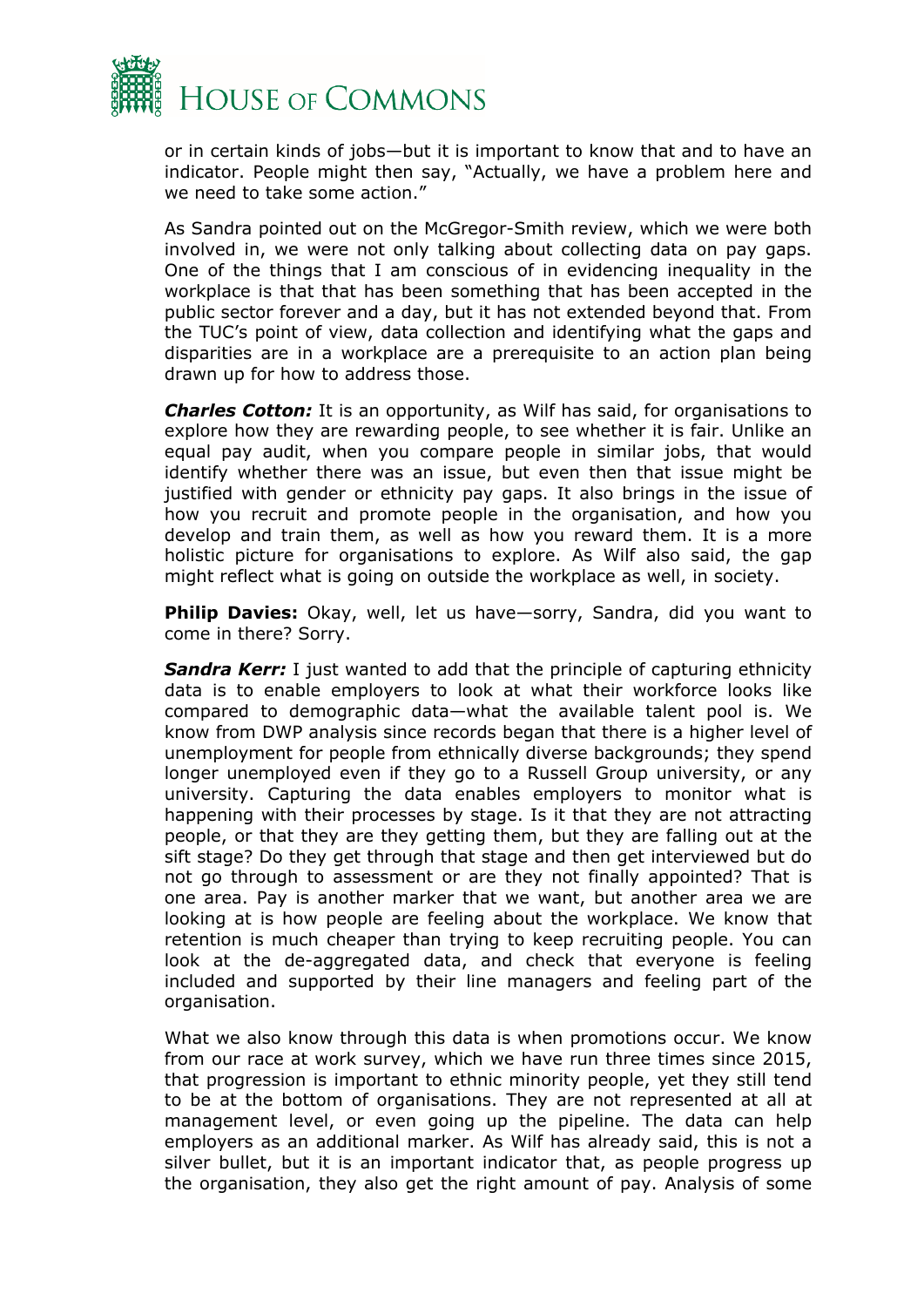

of this stuff shows that your starting pay is going to be less if you are from a black background. Why is that? We do not want that. I think census data coming up in 2022—coming in April, hopefully—will show us that there is an increase in diversity. That gives us more reasons to ensure that employers are doing everything they can to ensure that people who are sharing their gifts and talents with an organisation are being paid the right amount.

Q7 **Philip Davies:** Let's have a quick round robin. We will start with you, Sandra, as the floor is yours. What is the ethnicity pay gap at your organisation, Business in the Community?

**Sandra Kerr:** Interestingly, that is a question that I was told would come up. It is online; I think it was around one point something per cent. or 2%. It is not that large, but I know that we published it last year and this year. That is one of the things I thought, "Oh!" about. I will get the data and respond to you, but we publish our ethnicity data and it is online.

Q8 **Philip Davies:** I am surprised, given how important you think this is, that you are not all over these figures like a rash. I have looked up the figures for Business in the Community, in your latest annual report, and according to that the ethnic pay gap for female employees was -5%. Black, Asian, mixed race and other ethnically diverse female employees are paid on average 5% more than the white female population at your organisation. Among male members of staff, there is a 21% pay gap on ethnicity; white men at Business in the Community are paid 21% more than ethnic minorities. First, given that this is such an important thing, I am astonished that you don't even know the figures for your own organisation—if you think it is such a massively important subject. Secondly, why is the gap so big if your organisation thinks that it is such an important issue?

**Sandra Kerr:** First of all, as I have said, I prepared an extensive brief for this. That was raised; I am sorry if I do not know the number for that, but I don't—not by heart. However, I can explain to you why those numbers will show that, particularly with males. It is because there is an underrepresentation of men working in BITC—it tends to be predominantly women. As part of that, there are even fewer ethnic minority men. What you have flagged is one of the challenges that comes up with ethnicity pay gap reporting, particularly when everything is conflated together. When there are small numbers, there are challenges around how robust the data is. Those are indicators, and my not knowing how last year's BITC pay gap compares with this year's is not a reason to throw this out and ask, "What's the point of this debate?" Point noted, but the challenge even around representation is where people are located in the organisation. You can look at the pay gap but, unless you know where people are actually located within the organisation, pay gaps can look really great. If everyone is lower paid and at the bottom as far as representation, it is not necessarily the greatest result.

Q9 **Philip Davies:** Matthew, let's have a crack at the CBI. What is your ethnicity pay gap?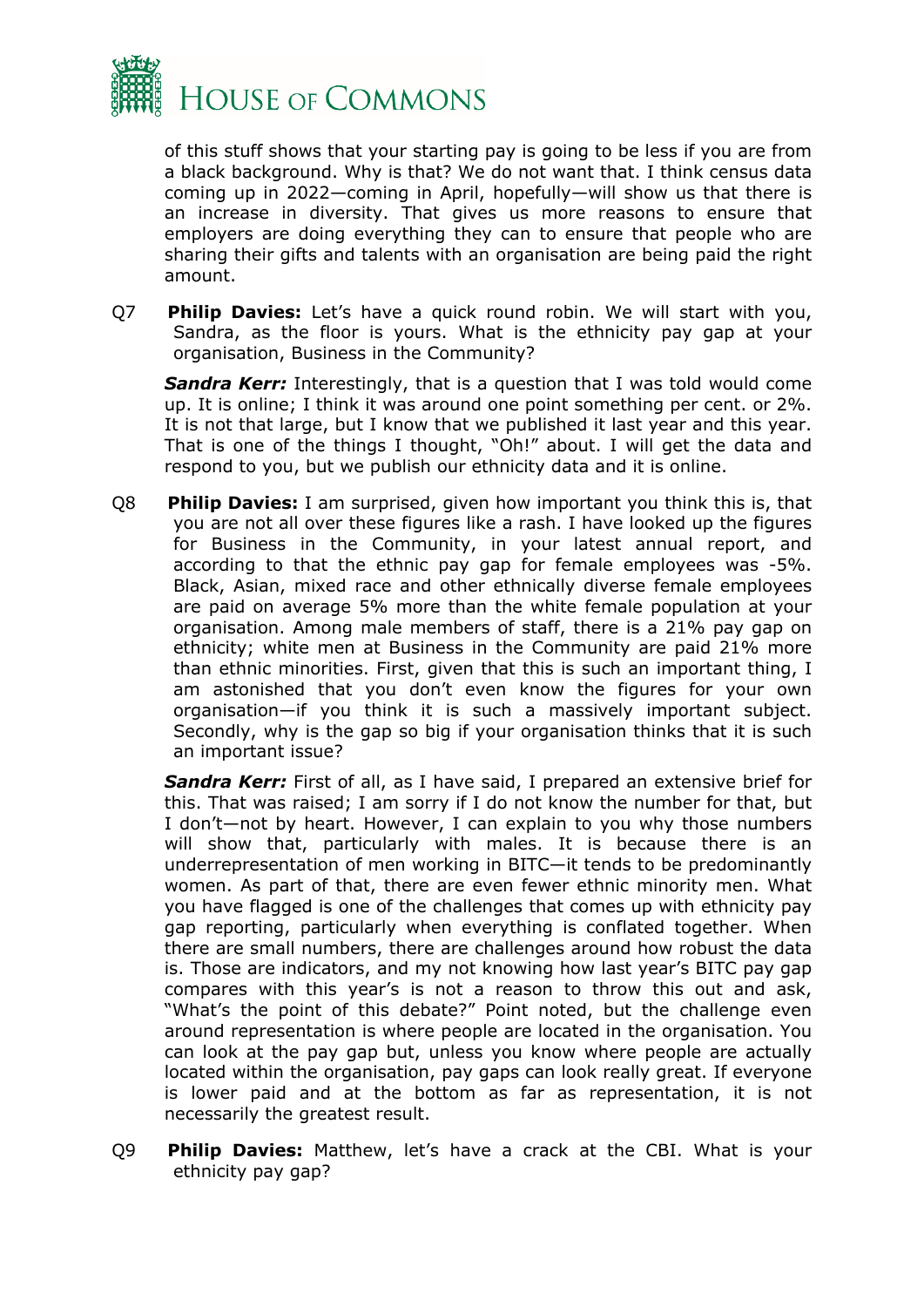

*Matthew Percival:* We have been voluntarily publishing our ethnicity pay gap since 2018. We last published last summer, when we were at 16.8% for our median ethnicity pay gap.

Since we started publishing, in some years our pay gap has gone up and in some years our pay gap has gone down. The value of the exercise for us comes with the explanatory statement and the action plans that say why we think our gaps are changing in the way they are and what we are doing to give our employees and prospective employees the confidence that we are committed to inclusion.

Yes, we are on a journey, particularly because it is about representation in different roles. Our report last year showed a five percentage point increase in the representation of ethnic minorities in management roles, for example, which is an important metric for us that was shown in previous reporting cycles as an under-representation.

For us the issue is not just measuring ourselves solely on an individual number; it is about putting that number in context and being able to be confident in being transparent about where we are as an organisation, the direction in which we are heading and the things we are putting in place to try to make sure we have confidence in meeting our own ambitions to be inclusive and so that other people can also have confidence in our ambitions.

Q10 **Philip Davies:** You are right that the median figure was 16.8%, but the mean figure for the pay gap at the CBI—the actual average—was 25%, which is quite extraordinary given it is such an important issue for you.

Charles, how about the Chartered Institute of Personnel and Development? How are you doing?

*Charles Cotton:* This is the third year we have published a dedicated report; the latest report found that, for every £1 a white person earns at the CIPD, somebody from an ethnic minority earns 89p. We are pretty confident of that, because 98% of our employees have voluntarily disclosed their ethnicity.

As has been said before, this is an opportunity to explore the figures in more depth. We have carried out quite a lot of analysis at different quartile levels, looking at how people join the CIPD and progress through the organisation, which has helped to shape our action plans for the future.

Q11 **Philip Davies:** So the pay gap was 11%. What about bonuses? The figures on bonuses seem to be quite extraordinary. In terms of bonuses paid, the mean figure is a 41.5% pay gap. Isn't that quite extraordinary?

*Charles Cotton:* It is something that we are exploring. The bonuses are not necessarily what we would call performance-related bonuses, and next year's data will show that the CIPD is giving all employees a covid-related bonus. Because it is a flat-rate amount, there will be a 0% bonus gap.

Q12 **Philip Davies:** Wilf, I am sure the TUC must be an exemplar organisation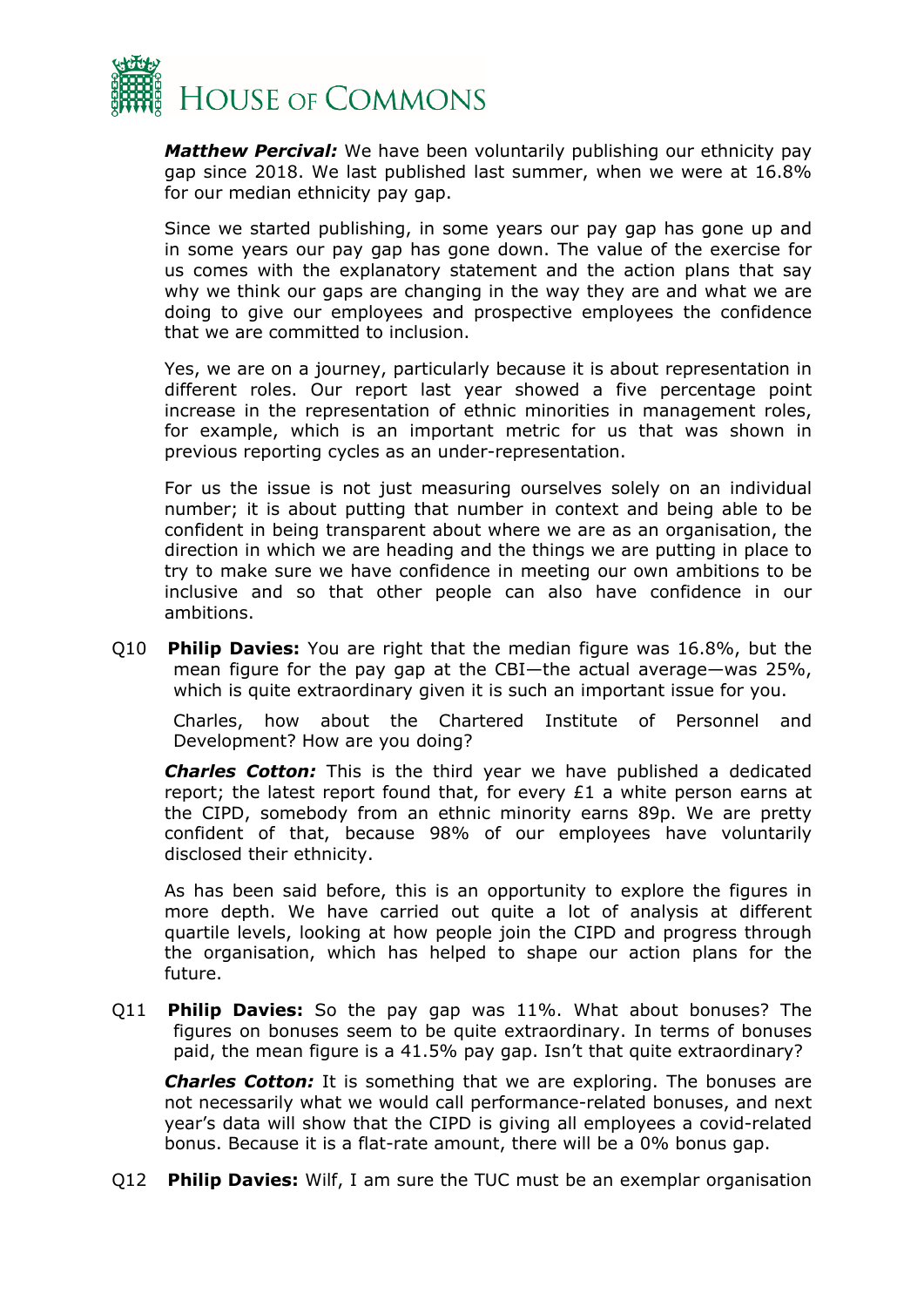

when it comes to these things. What is the ethnicity pay gap at the TUC?

*Wilf Sullivan:* It is 10.13%.

Q13 **Philip Davies:** Yes, 10.13%. My point is, given you are leading the charge on all these things yet none of you is able to have anything other than a pay gap of your own, do you not think some people might say that perhaps you ought to start getting your own houses in order before you go around telling other organisations in the country what they should be doing?

*Wilf Sullivan:* We are. That is the point of doing the ethnic pay gap reporting and publishing it. In the TUC, it has resulted in us looking again at our recruitment procedures. There has been a big improvement in recruitment in middle and upper ranks of staff at the TUC. As well as that, we are doing an inclusive programme to try to change workplace culture of our staff. None of that would have happened if the evidence was not there to suggest that we had a problem.

*Charles Cotton:* To a certain extent, the audience is the employees, showing them that this is what we are doing to reduce the gap in our organisation: reaching out to potential employees so they feel that if they join the organisation, they will be treated and rewarded fairly. Similarly, our members would expect organisations such as the CIPD to be taking the lead in this area, as well as giving advice and guidance on how they can make their ethnicity pay reporting an integral part of their fairness strategy.

Q14 **Philip Davies:** I genuinely do not understand. If these figures are so meaningful, why are all the figures at your organisations that are leading the charge so bad? Even the EHRC has been unable to eliminate pay gaps. It has been tying itself in knots trying to do so for years, and it still has an ethnicity pay gap of 6.3%, yet it says at the start of its report: "We commissioned an independent Equal Pay Audit, which found that our pay system is fair and non-discriminatory." Surely, that is the important bit, not these meaningless pay gap figures that do not tell you anything about whether people are being treated fairly or being discriminated against. Surely, that is more important than these meaningless figures.

*Charles Cotton:* The pay gap actually looks at the wider picture. An equal pay audit will look at people doing similar types of jobs, what the difference is and what is driving that.

Pay gap analysis will pick up not only things that are going on in terms of pay but things that are going on in recruitment and retention processes. It will look at things such as how well you retain the staff that you recruit into the organisation, as well as development and training opportunities. It is a broader brush picture, but organisations do need to look at how they are paying people.

Q15 **Philip Davies:** Why are we so obsessed with this thing about white people versus non-white people? The figures are there from the ONS—I am sure you are all aware of them. There is a very big discrepancy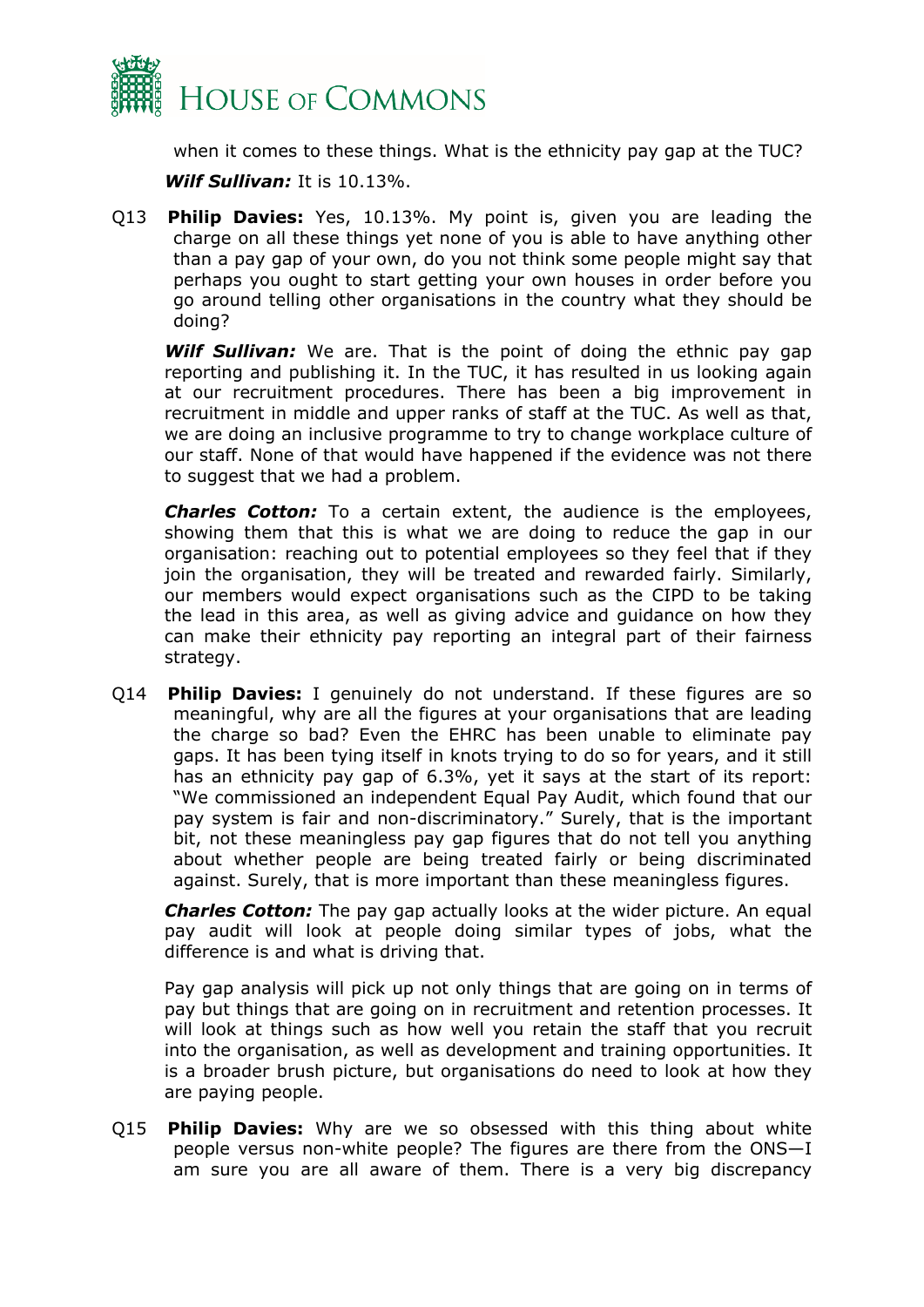

between different ethnicities in that. For example, white British employees had a median hourly rate of £12.49, according to the ONS. White Irish was £17.55 an hour. White and black African employees on average earn £10.57 an hour; Pakistani employees £10.55 an hour. Chinese employees were £15.38 an hour.

I repeat: these general figures are meaningless, aren't they? They do not actually tell you about all the very complicated differences within different ethnicities. It is literally just a very basic pointless white versus nonwhite.

*Matthew Percival:* It is important not just to think that what we are doing by publishing pay gaps is producing a single statistic by which you can rank all organisations from best to worst. Actually, the power you have in this sort of transparency measure is for businesses to look at the data and be willing to share that data with everyone else, and say whether they are they confident that there is no more within their control that they could do to ensure that there are equal opportunities, fairness and inclusion in their workplaces.

The vast majority of organisations will not have an exact zero pay gap—in fact, I expect very few would. The smaller the sample sizes you are dealing with, the less chance you will get an exact zero result. That issue was considered in the Commission's report last year, which looked at the question of pay gap reporting and its usefulness. So it is less about producing a league table of best to worst and more about being willing to hold a mirror up to your organisation and saying, "Can you justify how your organisation is doing?"

The vast majority of organisations, particularly those that are already reporting on a voluntary basis, will be the first to say that they do not think they have got everything right yet. But it is important to be able to maintain people's confidence, while they are on that journey to want to become more inclusive and to address gaps, to be able to be transparent along the way, rather than just asking people to trust us when businesses make grand promises about wanting to be inclusive and drawing on talents from all parts of society.

Q16 **Philip Davies:** So what you're saying, Matthew, is that you want everyone to produce their figures, but we should not take any notice of what the figure actually is because that is not the important bit.

The important bit is everything else that they are doing and all the rest of it, so why don't we just ask organisations what they are doing to make sure that everybody is treated fairly, that people are not being discriminated against, and that jobs are being given on merit irrespective of people's race, rather than force them to publish figures? You have just admitted the headline figure is meaningless, so that is the bit that is not important. It is the other bit that is important. Why don't we just ask them for the bit that is important?

*Matthew Percival:* I said that I think we need both. If you just ask a company what they are doing without that transparency around how the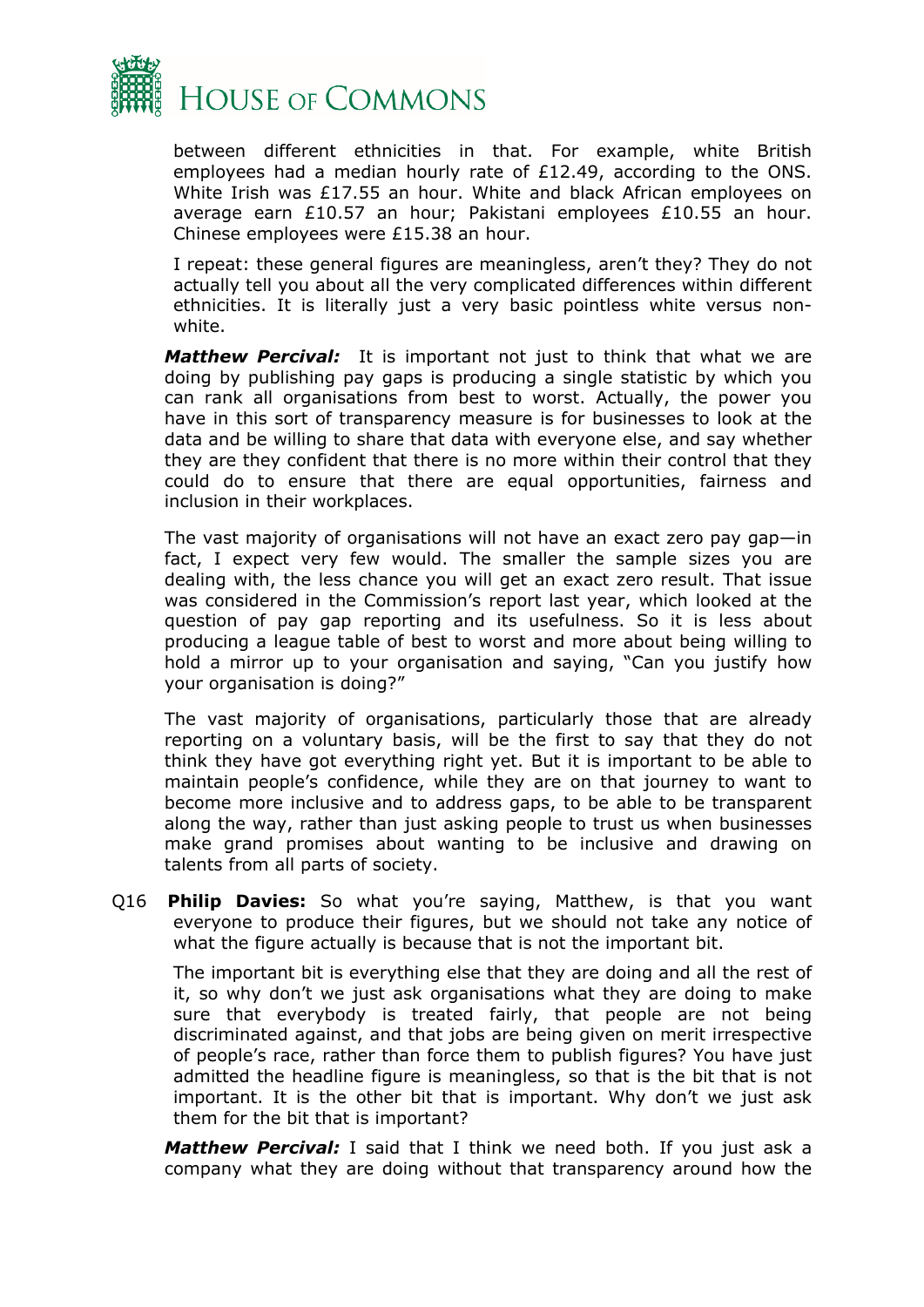

organisation is performing, you do not quite have that same ability to have the confidence that what they say they are doing to change things matches the reality in their organisation as it stands at the moment. So I would not say one or the other, but both.

Q17 **Philip Davies:** Like your organisation, what you are basically saying is that your words are very good, but your results are absolutely terrible. Should we judge you on your fine words or on your figures, which are absolutely terrible?

*Matthew Percival:* I guess it depends on which figure you look at.

Q18 **Philip Davies:** I am looking at your pay gap figure. That's what we are talking about.

*Matthew Percival:* I do not want to sit here and trade statistics with you. If you look at our reports over a period of time as an organisation, you have seen an increase in representation of people from different ethnic minority groups over time in different levels of the organisation, and over time you have seen that representation increase not only in lower paying quartiles but in the middle two quartiles as well, and you have seen an increase in representation in management roles, so you have to look at the plurality of statistics rather than only one measure.

I think our organisation would definitely say that we are not the finished article for where we want to get to in terms of representation and opportunity, but we are committed to being on a journey to improve.

I hope that in the future we will be able to come back and say, "We have continued to be transparent around our ethnicity pay gap and around what we are doing. These are the impacts that you are now seeing of the action plans we publicised in previous years, and they are beginning to show an impact on those various different metrics—some of them mean, some of them median, some of them representation at different levels of the organisation."

Of course, looking to mirror some of the format of gender pay gap reporting, there are a number of different measures that are included in those reports in order to help add some colour and understanding to the data that is published. I do not think it is helpful to try and rank businesses as good and bad so that every business with a pay gap is by default bad and any business with no pay gap is good, because you can have a business with no pay gap, but it could be that there is no representation whatever within that organisation.

You have to be more nuanced, and that is why I say we have to look at both the data and what businesses are saying about what is actually going on in their organisation, and the act of transparency allows people to hold the businesses to account for whether or not their words match the data that they are being transparent about.

**Chair:** Philip, can I bring Kim in?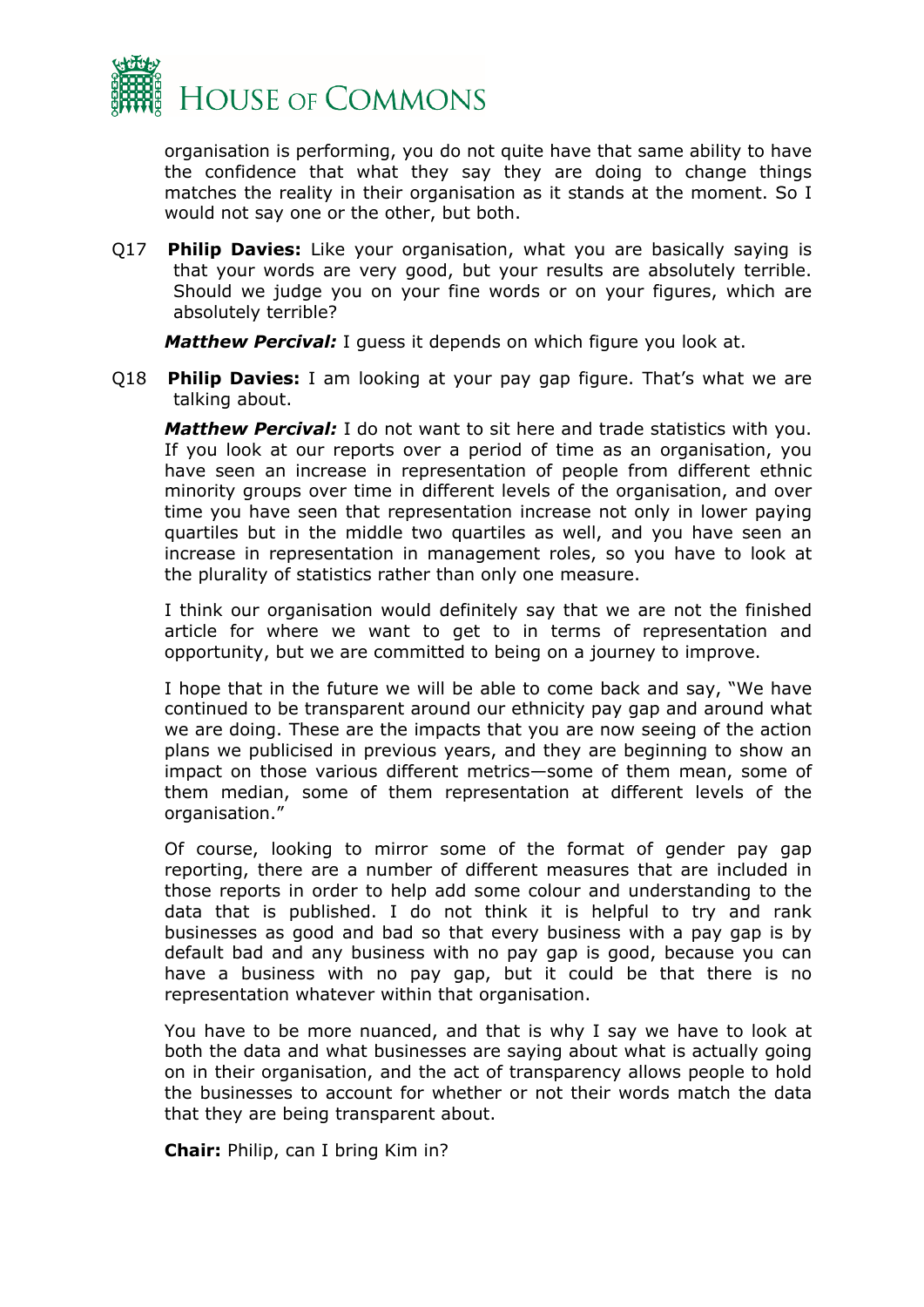

**Philip Davies:** You can. I'm done.

**Chair:** Kim.

Q19 **Kim Johnson:** I want to come back on some of the points that Philip was making about the mishmash of data. He made out as if we lived in a fair and open society but, sadly, for most black people we do not live in a fair and open society and black people often find themselves at the bottom of the pay gap. Sandra, do you agree that the ability to capture, collect and scrutinise data provides an opportunity to hold organisations to account in that respect?

*Sandra Kerr:* I wanted to respond to Philip. The Government commissioned the research into the ethnic disparities in the UK and found out that addressing it was worth potentially £24 billion per annum to the UK economy. They said they stood by the recommendations and approached me in good faith, saying, "You know what? We mean business here. Include a question in the race at work survey"—which we did for 2018—"on ethnicity and pay so that we can establish what the UK looks like, consult with employers and really look at how we can move forward."

As indicated, the disparities we identified through our race at work survey correlated with some of the barriers that exist in the UK when it comes to access to employment. We know through the reports that we have been doing with YouGov and the survey that consistently when we ask, "Do you want to progress?", the drive and ambition are there, yet we are still stuck.

As for leading the charge, the Government established the review and recommendations and said, "Get behind it," and we are behind it. What we need is for them to stand by their word: they have said that they mean business on this. Yes, it is complex. The organisations around the table published, and nobody came here saying, "We're perfect. Everybody sort yourself out"—not at all. Business in the Community has signed the race at work charter, like other organisations, because everybody knows that they have work to do. I do not think that even one organisation that has published would say, "We've got it right."

Even those who may think that their pay gap does not look too bad are also looking at what representation looks like around key decision-making tables as well. We know, not only from our race at work surveys but other evidence, that when employers disaggregate their data they find that in particular the black group are always less well paid, even if they have higher education—it actually seems to be worse the higher the education they have.

As Matthew and others have said, all it is, along with other measures, is an indicator to help employers to think, "Right, where do we look next? What do we do? What can we do to ensure that not only are we saying that we really care about it but it feels like that here, we are absolutely a great place to work for people from any background and there is no barrier to progression opportunities?"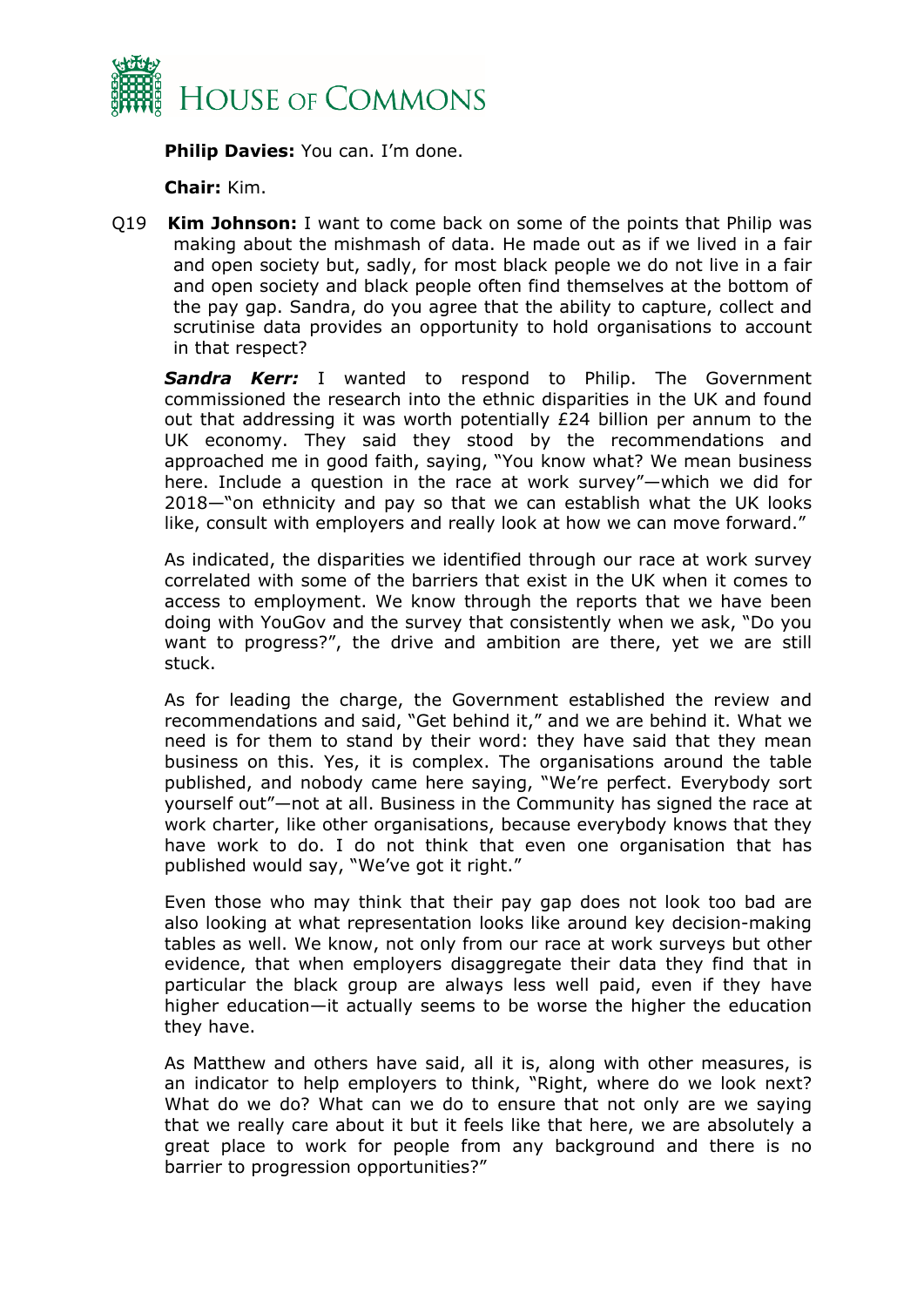

Q20 **Chair:** Thank you. Matthew, you began to touch on this in one of your earlier answers: could you briefly tell us what you think the CBI has learned from mandatory gender pay gap reporting and how that can be applied to ethnicity pay gap reporting?

*Matthew Percival:* I think what a lot of our members have reflected on as their experience of gender pay gap reporting is that it was doing two main things. First, it really was helping to shine a light on parts of their organisation and experiences within their organisation that they were not as aware of as they should have been. It helped them to learn new things about the experiences of people in their workforce and therefore about things that they want to commit to change and do differently, and how they can play a part in narrowing the bit of the gender pay gap that is within their control. That is one way in which the data side of things has been really useful to them.

The other thing that a lot of employers have noted is that it has started to be something that jobseekers are taking a lot more notice of when they consider what jobs to apply for. They check out not only what an organisation is saying in its broad status—its pitch to potential workers to say what a great place it is to work—but how it is actually doing on its numbers. Are organisations publishing an action plan and an explanatory statement as well as publishing the numbers? What in the process could give you as a jobseeker the confidence that this is the sort of organisation you would want to join?

Even in the last year, a range of figures I have seen suggest that an organisation's approach to diversity and inclusion is rising up the list of factors that jobseekers are prioritising in their search. In an environment of lots of businesses facing labour shortages, that is why we are seeing an awful lot doubling down on diversity and inclusion to try to navigate their way through.

I think quite a lot has been learned. The business community is now more positive about gender pay gap reporting than when it was first introduced. Largely, some of the concerns that people might have had, like whether this debate will just be reduced to publishing a league table from the best to the worst employers, have been avoided and a lot of the debate has been more nuanced and focused on the actions that companies are taking, acknowledging that there are changes to make. Rather than focusing exclusively on where we are at the moment, it is about the direction in which we are heading. Some of that explains the support we see from our members for following it up with ethnicity pay gap reporting, too.

Q21 **Dame Caroline Dinenage:** I was the Minister who put forward the legislation on mandatory reporting of gender pay gaps. One of the thrusts behind it is that what gets measured gets managed, and what gets compulsorily reported gets managed even better. The thrust of it is not about people being paid the same for doing the same job, because not doing that would be illegal; it is about businesses shining a light on where there is an issue and making sure that, as every business wants to do, they are maximising the potential and the skills of their best people,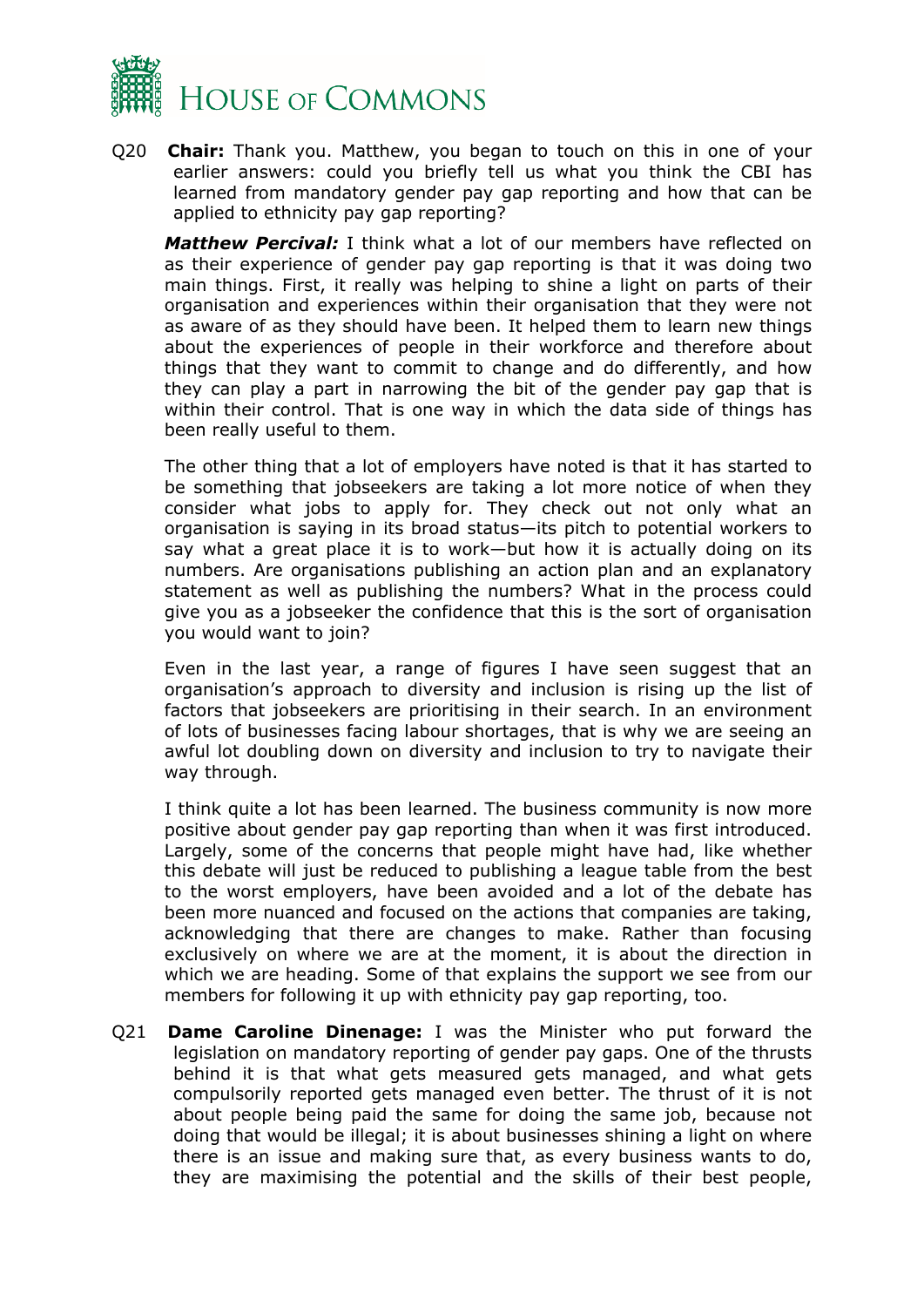

making sure everybody has the right chance, the right mentoring and the right pipeline to progress through the business at the same rate and realise their potential. I think gender pay gap reporting has begun to help achieve that, but I want to push you a little and find out whether you think it has. Do you think ethnicity pay gap reporting would have the same impact?

*Matthew Percival:* I think it has had an impact, in that it is changing the actions and approaches of a lot of organisations. It is leading to many organisations reporting narrowing pay gaps, but is it a rapid process? Will company action alone get all gender pay gaps down to zero? No, it won't. I also don't think that is what you were suggesting or aiming for in creating the policy, because it is acknowledged that wider societal factors also contribute to the gender pay gap.

It is about challenging employers: "When you look at your organisation, how confident are you that what you are doing isn't contributing to this gap being wider than it should be? What can you do to take ownership of committing to targets, actions and certainly transparency by being willing to be held to account on what you say are your aspirations and ambitions? What are you actually putting into practice to change as an organisation over time and to meet those ambitions, rather than just perpetually having them as targets drifting into the future?"

Q22 **Bell Ribeiro-Addy:** As you will all know, gender pay gap reporting was suspended during the pandemic for 2020 and people are already reporting this as having an impact on getting companies to do it for 2021. What message do you think this sends about the importance of equality and the reporting of disparities in pay?

*Sandra Kerr:* One of the things we found with the suspension is that 50% of employers did not bother to do it even though they had the data; they chose not to do it, and there was a delay in getting them to do it by the postponed date. It does not send the right message—although the smart employers just continued to publish, because they had already started, recognising that there is a reputational risk for them—around whether this even matters. Is it just the Government saying, "It doesn't matter if people are getting paid the right amount for the roles that they are doing or what they deserve"?

With ethnicity, as far as the dragging of feet on that is concerned—it is almost three or four years in—it does not send the right signal, either. It looks short-sighted, particularly when we think about the fact that we are in a global environment, looking to engage with companies from around the world. We need to make sure that if we are making big public statements, we don't want that to be about getting PR to say, "This is what we are going to do," with absolutely no follow-through. That is not the right message for employees potentially coming through the pipeline the next generation, those who will be looking for work—so that they are enthused and say, "Let's go, let's contribute; this is all going to be worth it." It really matters that the Government and policy makers follow through on their principles.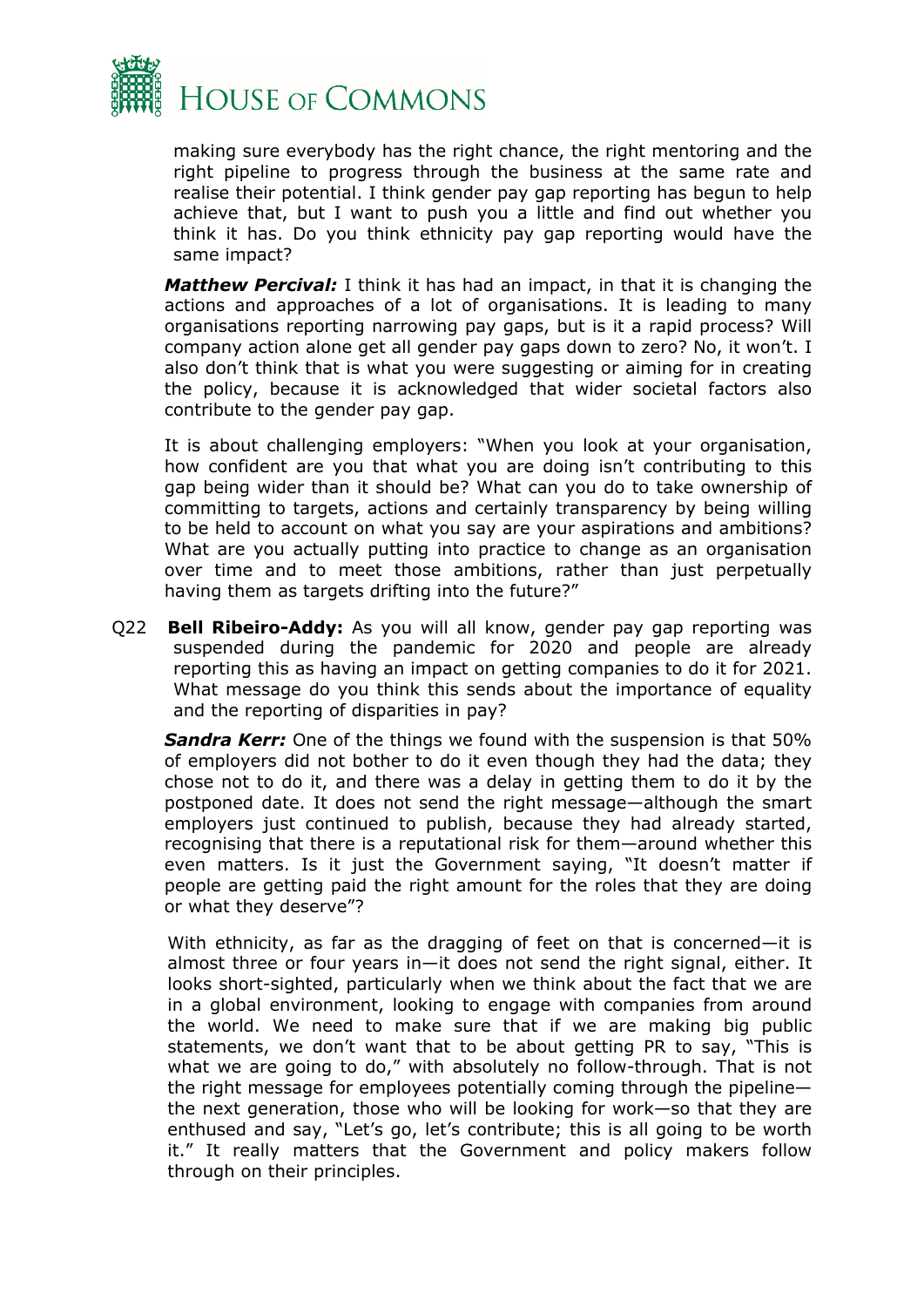

This is about not just numbers, but other measures, as Matthew said repeatedly, just as the charter is about not just catching data, but leadership. One of the big things that the pay gap data or the gender pay gap has done is ensure that that conversation is had at the right levels senior levels, where it can be given attention, where leaders can really scrutinise and ask some of these tough questions that Philip has been asking. Employers can answer them about their own teams and say, "These are our numbers. What are we doing? What is going on here?" We would want to see more of that replicated across boardrooms and leadership teams in the UK.

*Matthew Percival:* It was right to delay the deadline, but I don't think that it needed to be cancelled. What we had then, with the onset of the pandemic, was a real peak of activity for exactly the same people in an organisation who would have been preparing the disclosure, hopefully a supporting statement explaining it and an action plan. All the work that was going on there will have been nearing its conclusion when the pandemic hit. Actually, it became almost the single focus of the people function within an organisation to make sure that it was looking after its people in the immediate moment, often completely shifting its ways of working to support the national response to a pandemic.

If companies were a large way through getting their report ready to publish, but had not finished it yet when the pandemic hit, it is understandable that, for a period of time after that, they would have focused on the pandemic, rather than meeting that disclosure deadline. But those companies will then have gone back afterwards and found the time to be able to fill in the gaps so that we don't have a year of no data, because that data will have been captured. You won't have had companies that made no effort to start even analysing it yet by the time the pandemic hit. It was quite close to that deadline. What we really pushed for, from the EHRC and from Government, was a clear statement the following year about exactly the terms of resuming the enforcement activity around publishing the gender pay gap data.

We did not want to have a situation where there was a silent message, with nothing communicated to employers about whether they were expected to be doing it or not, but with employers then uncertain about whether they should be doing it by a particular time and whether they had space to keep focusing on some of the other pandemic issues that they were dealing with. So I think there is a balance to be struck that makes a deferment reasonable, but it is a shame if, in the long term, we look back and we have an interruption in the data series, where there is a year with no data.

Q23 **Bell Ribeiro-Addy:** Thank you. I suppose the point I am trying to get at is whether a delay in itself, or having to defer it, sends the message that it is not as important as everything else. That is more the question. Charles?

*Charles Cotton:* To go back to what Matthew was talking about earlier, you have to think back to March and April 2020, when many of our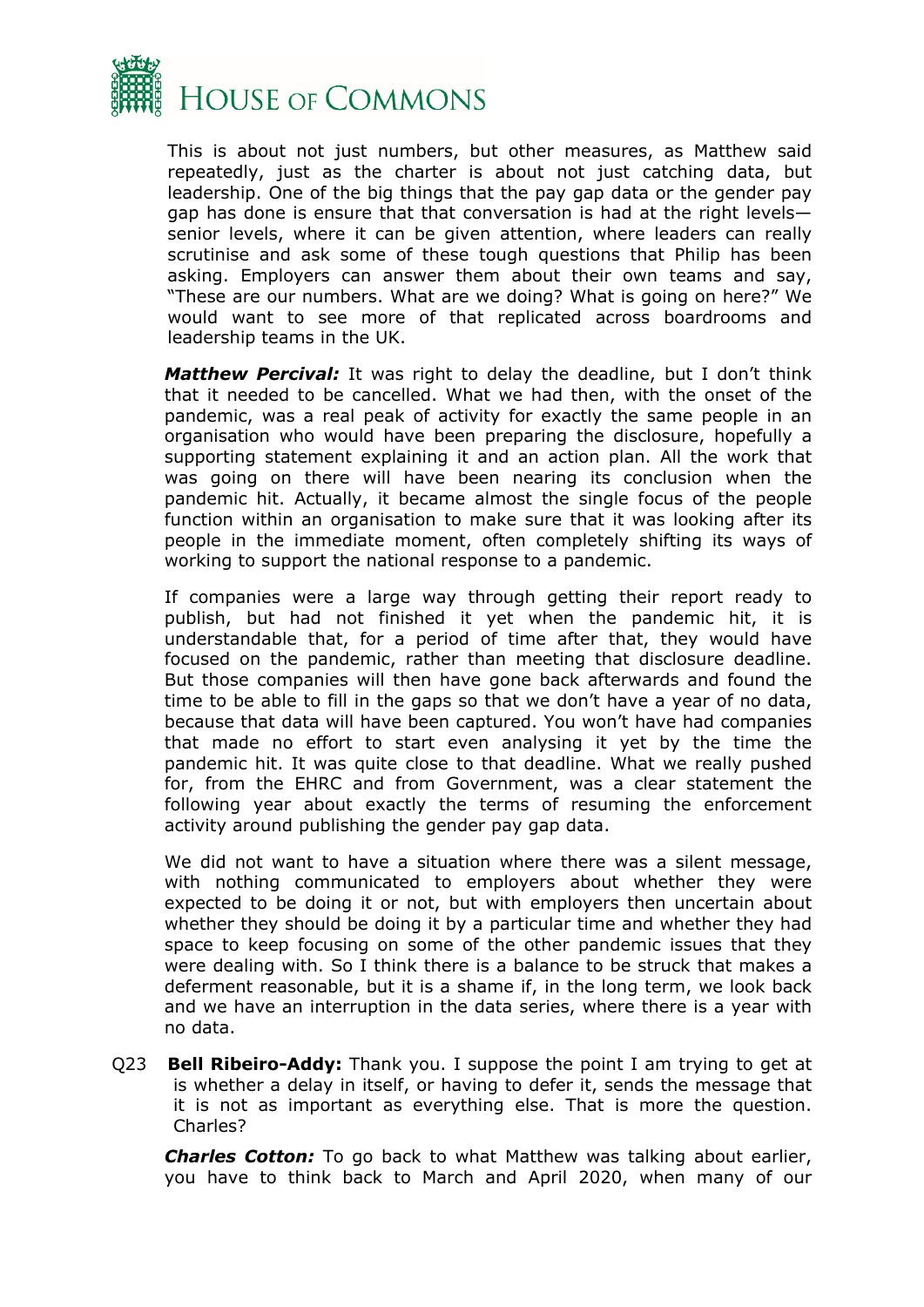

members who were responsible for calculating the figures and creating the narrative were having to transfer employees to working from home and that new kind of work environment. That was their main focus. Also, it may have been difficult for the EHRC to have been chasing organisations over that period. We thought that once the first wave or second wave was over, organisations would use the opportunity to start to report on the data that they had not been able to report on initially.

Also, when organisations started to report their narrative and say why the figures were what they were, they would typically look at what had happened in the year before—they would be publishing the previous year's figures—but not every organisation publishes a narrative. Obviously, the CIPD believes that all organisations should produce a narrative as well as an action plan.

Similarly, this year we saw deferment, and many organisations actually hit the October deadline. As you say, we would not want to see that continuing and we would not want to see a postponement again next year. We think the figures should come out either in March if you are a public sector organisation or in early April if you are a voluntary or private sector organisation.

*Wilf Sullivan:* The TUC's view is very much that we could understand a deferment of the date but not cancellation, which we think sends out a very bad message.

You also have to take into consideration the fact that one of the things the pandemic revealed in many other ways was the discrimination and disparity that exists in the labour market in relation to black and ethnic minority workers and women. Although we made the point that this is an indicator and other things have to go on, when you send out a message that the main indicator you are encouraging people to use to get them to think about what they need to do is not a priority, you cannot expect people to think that dealing with inequalities is a priority generally for the Government or for society.

Q24 **Bell Ribeiro-Addy:** Thank you. My next question is for Sandra and Charles. At the moment, companies with a minimum of 250 employees have to participate in mandatory gender pay gap reports. Do you think there should be a minimum employee threshold for mandatory ethnicity pay gap reporting? Should that also be 250 employees, or should it be another figure? If so, why?

**Sandra Kerr:** It is important, where possible, to align with gender pay gap reporting for simplicity—just to stop it being too complicated for employers. I know there has been some investigation, from talking to employers about what they think some of the challenges are.

As I mentioned, I know that there are already 165. I am not sure of the size of those organisations, but a deeper review of them can be done to see how many employees they have and what approach they are taking. I am sure the Government have analysts and statisticians who will be able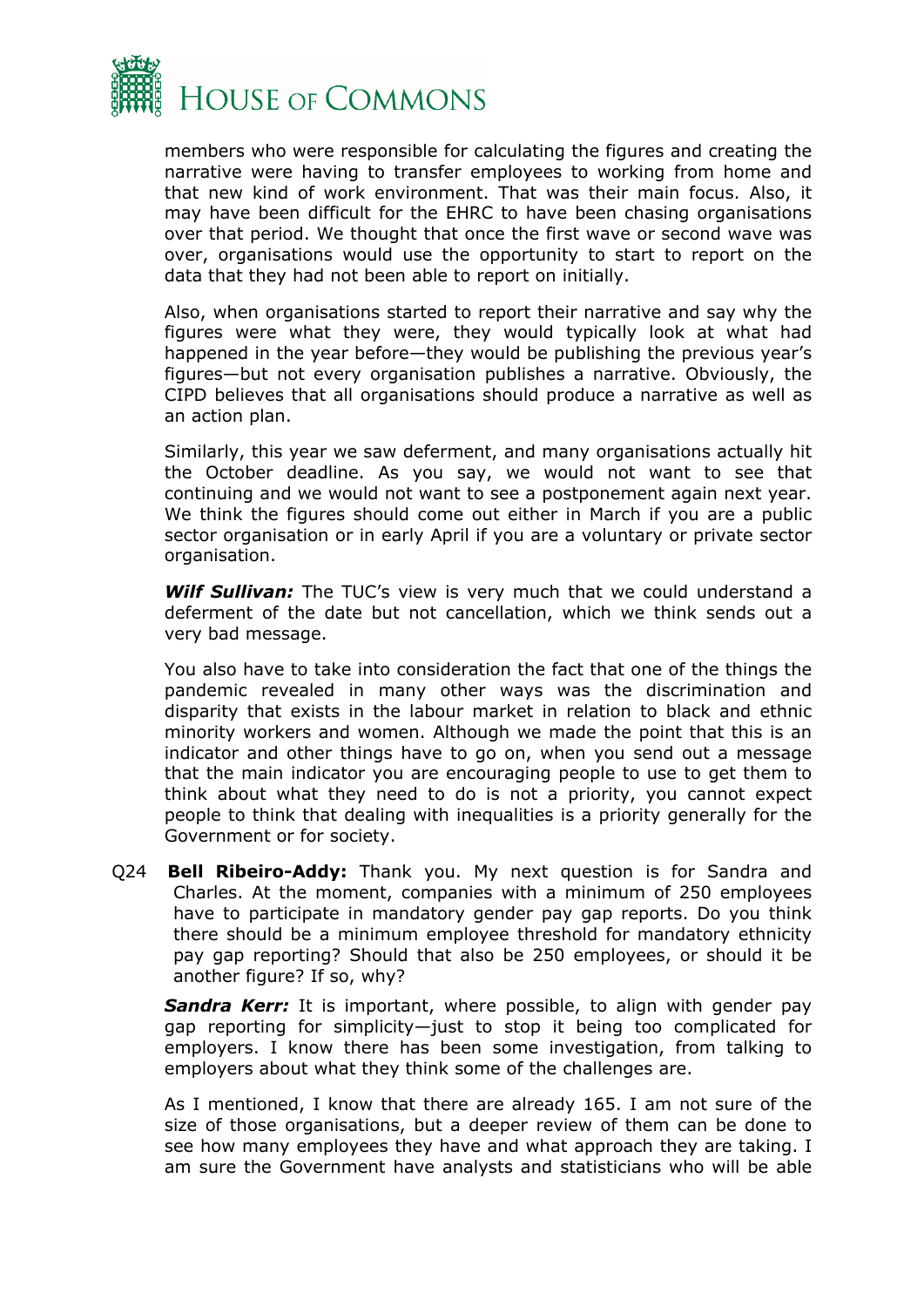

to establish what that should look like in terms of ensuring that there is robust sampling.

The principle is that employers should be asking their employees to share their ethnicity—using the census categories, because people understand them—and then they can decide. Many will report and are reporting the whole group, but in any narrative reporting they demonstrate that they understand the nuances by ethnicity group.

I am not an analyst, so I couldn't tell you, "Oh, it should be this." But I think that can be resolved by talking to people who do understand those issues. Census category capture will work, and then an employer uses the principles to ensure they are not exposing anybody or whatever—all those things around numbers—and they publish the holistic picture, but actually, in the narrative, they demonstrate they know the nuances, where they exist, by ethnicity group in their organisation.

*Charles Cotton:* I totally agree. As Sandra said, the precedent is around 250 employees for gender pay gap reporting, as well as CEO pay reporting. Organisations of that size tend to have dedicated HR resources, so they will be able to do the calculations and write the narratives and action plan. As we know, there are about 10,000 organisations of that size—250 employees—which come under gender pay gap reporting requirements, so we would expect a similar figure for ethnicity. That makes it easier to police. The EHRC presumably has only limited resources. If there are 10,000 organisations to check up on, that is a lot easier compared with going to, perhaps, medium-sized organisations, where there would be hundreds and hundreds of thousands of organisations to check up on.

Q25 **Bell Ribeiro-Addy:** Thank you. My next questions are for Wilf and Charles. I think we touched on this in the discussion earlier. Exactly what data should companies be legally required to publish, and do you think that one of these things should be a breakdown of the specific ethnicity of employees? I'll start with Wilf.

*Wilf Sullivan:* Actually, when we responded to the consultation, we very much mirrored that: what we thought should be published was what is published in relation to gender pay gap reporting. As I have said before, one of the things for us is that this will encourage employers to collect that kind of information. There is an argument for saying, "Well, maybe that should be included in terms of what employers have to report," but I would say two things. One is that I am very conscious, in terms of the private sector, that a lot of companies will be starting from fresh and that there is a lot of concern around complexity, about what it is that they would have to report. So, for us, it makes sense to have reporting of something on the same basis as things that they are familiar with in terms of the gender pay gap, and not to be asking people to produce a lot of other stuff that they might think is onerous. But nevertheless, from our point of view as trade unions, they will have it there, so we would want to be talking to them about that kind of information anyway.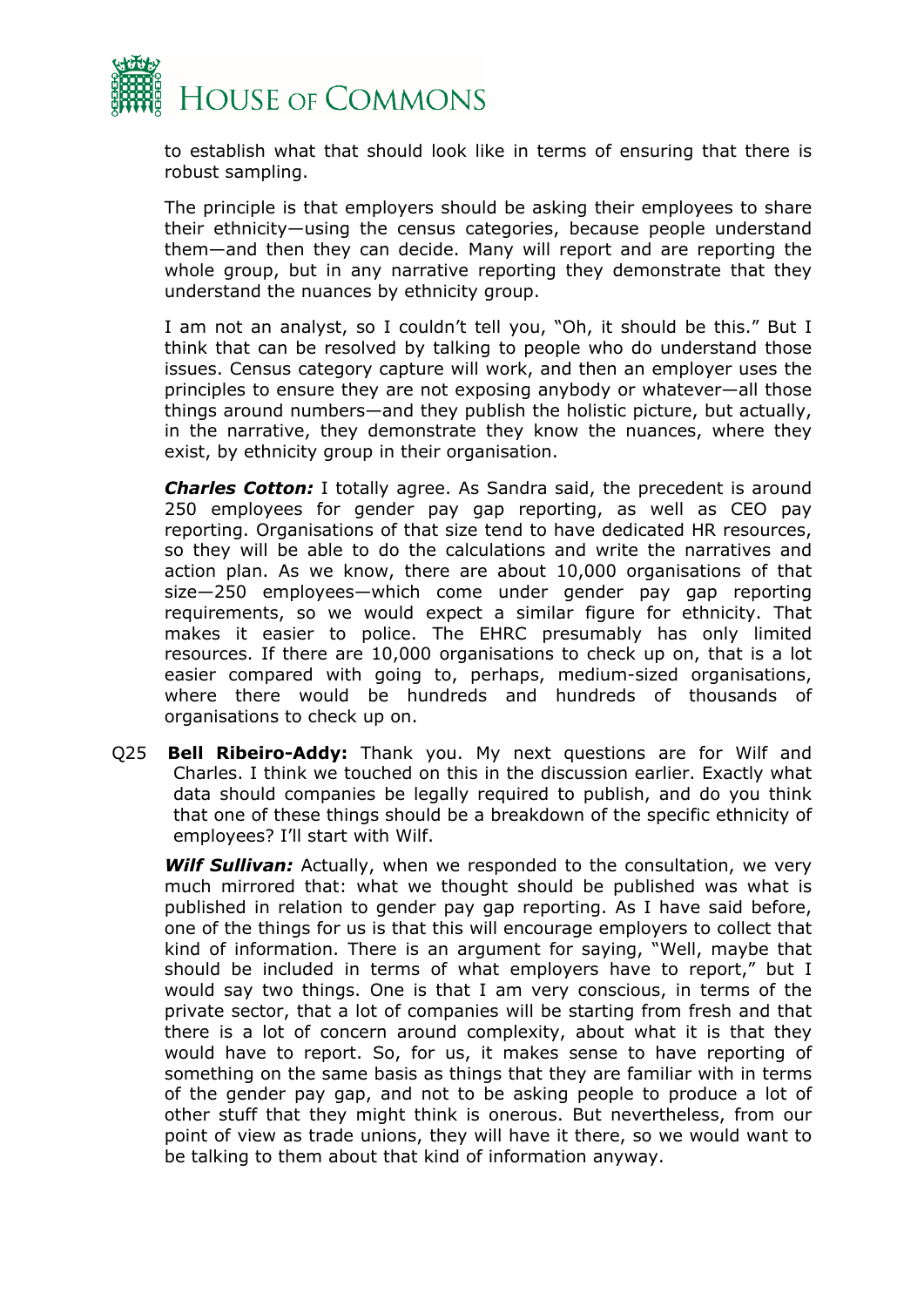

To come back to the last point that you made, about the size of employer, we understand all the difficulties about the numbers of employers and data, but one of the things that we are concerned about is the almost total exclusion of SMEs. That is a considerable number of employers out there where people from black and ethnic minority communities work, so we are worried that actually, if you make the threshold too high, you might miss a significant number of people who need to be considered in relation to this.

*Charles Cotton:* Rather like Wilf, the CIPD suggested that we follow gender pay gap reporting and use the same definitions of workers, use the same definitions of pay and use the same definitions of when you collect that type of information, as well as using the existing six measures, so we would have the median ethnicity pay gap, the mean ethnicity pay gap, etc. We also suggested two others. One would be the proportion of employees who had disclosed their ethnicity. That would help to put the figures in context, because if you knew that only 20% of an organisation's employees had done that, that would let you know, perhaps, how accurate those figures were. The second would be the proportion of the total workforce in that organisation that was from an ethnic minority. Again, that would give you an understanding to put those figures in some sort of context. And hopefully the organisation could then use that information when discussing why the figures were what they were in the narrative. Obviously, the narrative would also give opportunities for organisations, if appropriate, to break down that information to more granular levels, such as the pay gap for black workers, for Asian workers and so on.

Q26 **Bell Ribeiro-Addy:** My final question is for Sandra and Matthew. What do you think is preventing organisations from capturing and reporting ethnicity pay data overall? What support do you think the Government could offer organisations, to make them better at participating and reporting?

**Sandra Kerr:** What we have found works with employers is not only guidance but the opportunity to hear from employers who have done it. Underneath it all, when an employee won't disclose their data, it is usually linked to trust. What is the organisation going to do with my data? Who is going to have access? Is it going to be secure? Is it going to be used to ruin or progress my career?

Employers can share what they have been able to do on gender, and how they have made progress, because they have the evidence and data, and also have leaders who are prepared to say that it really matters. Because they want to ensure that, when clients they work with ask for a demographic breakdown of the organisation and ask who will work on their teams, they are able to do that and have better results.

As I mentioned, we have had conversations with BEIS officials around guidance, and we brought in some employers for them to hear at first hand. Some of the employers had already published data and what the rationale was and what the challenges were. The message we get from employers who have captured the evidence and data is to reach out to the employee, given them an opportunity to update their data themselves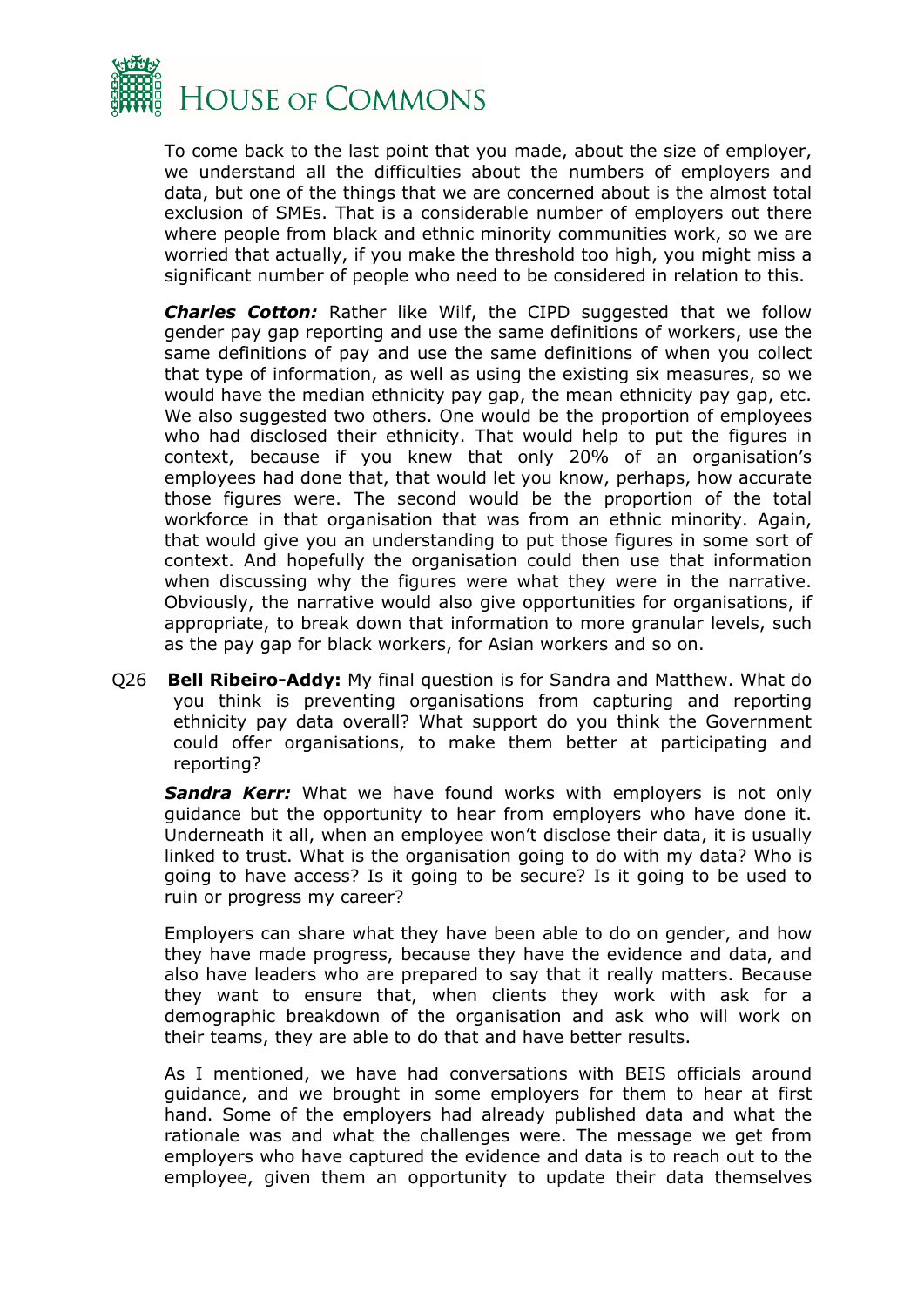

online, where possible, be transparent about what is going to happen with the data, and share the stories of the progress that they make.

Employers would need guidance and help and examples from other employers. As I said, there are at least 165 that we know have published their data. I have not met an employer yet who has said, "No, I won't share." They are often very willing to speak at webinars as well as provide even one-to-one advice or conversations, as necessary. So, guidance online that employers can access, and the opportunity to attend some webinars so that they can hear from employers who have been there and done that. That helps them to speed things along, such as, "What technology are you using? What methods are you using? What are you doing with the data when it comes through?"

*Matthew Percival:* I would raise two points in this context. Building on what Sandra has said, we ran an event under the "Change the Race Ratio" campaign that I mentioned. We ran that last year and had quite a lot of interest in businesses coming along to hear, because we had three firms— Aviva, ITV and Auto Trader—there to talk to other businesses about what they had learned from running campaigns in their organisation, to try to build that trust, to get from a position where ethnicity data was not collected by the company by default. They were asking for new information from their employees and they had to build that trust and confidence as to why they were asking for it. We have tried to help employers share their stories with each other, to understand how you can do that.

The wider point around use of data and data protection, rather than just employee confidence in data disclosure, is another factor that I hope the Committee will be able to consider. I start by saying that there is a legal way to collect, retain and use race and ethnicity data for the purpose of ethnicity pay gap reporting. It is possible, but there are a number of cautious lawyers out there who will say to organisations that the safest thing to do—the path of least risk—is nothing.

That is because there is still uncertainty and a lack of confidence for a number of employers and their legal advisers that the Information Commissioner's Office will be comfortable with them that they are not breaching the Data Protection Act in the way they go about it. BEIS looked at that previously, but the missing piece of the puzzle is that I would love to see the ICO issue some guidance aimed at employers that helps to build their confidence that there is a legally compliant way to do this and that it is not unduly risky or too complicated.

That is one of those bits of support that would really help to bring this about, whether that is in a voluntary or mandatory manner. Squaring that circle, which would mean that employers who say, "I'm interested in it," are not put off by the idea that there is some risk involved in doing so, would be an important step to give extra help, and I think the ICO is probably the place to start.

**Bell Ribeiro-Addy:** I think Sandra wants to come back in.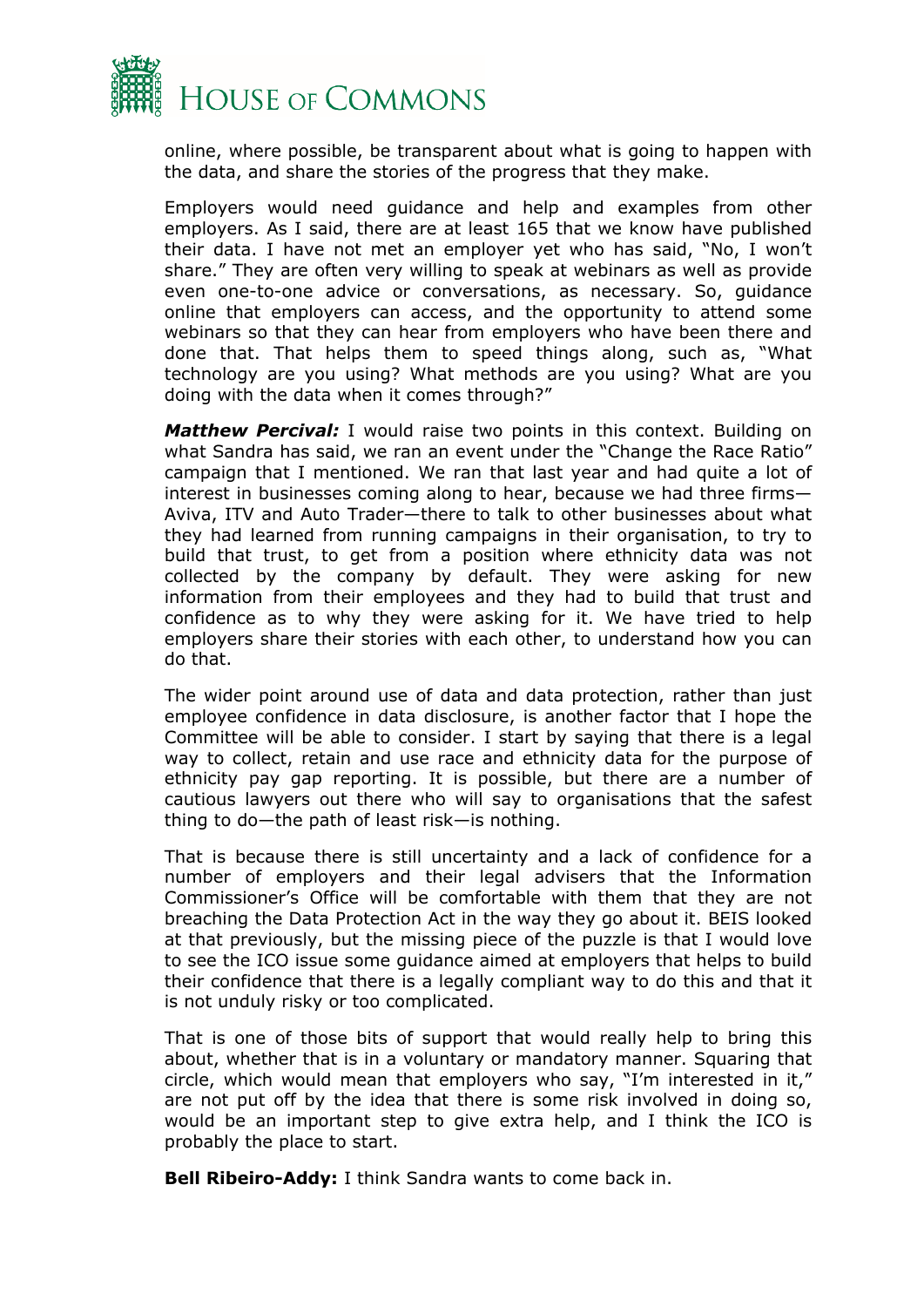

*Sandra Kerr:* Can I add to Matthew's point on that? I have spoken to the ONS, BEIS and the Cabinet Office. Hogan Lovells has put out a report for legal counsels on some of the challenges around data reporting, GDPR and whatever. I emphasise that with Matthew. Can we have that assurance in plain English—nothing scary—so for people who cannot quite figure out what it says, it is really clear, so that people realise that it is actually not a barrier to action?

Q27 **Kim Johnson:** The highly discredited Commission on Race and Ethnic Disparities claimed that the main statistical problem with reporting on the ethnicity pay gap was related to the unreliability of the sample size. Charles, how would you respond to that?

*Charles Cotton:* If organisations are able to engage with their workforce and get higher response rates in terms of people disclosing their ethnicity, the sample size will increase so you will be able to say more definitively what is going on in an organisation. Unlike gender, ethnicity is not necessarily equally distributed across the UK, so there will be certain organisations that are going to have higher ethnicity representation than others and organisations where there are few people from ethnic minority backgrounds.

Recruitment or when people leave or join an organisation can also have an impact on those figures. That is not to say that organisations should not still be analysing that information. If it is because somebody has joined or left, that is valid. You should say, "Look, in our area, the working population is 5% from ethnic minorities. We have 6% in our organisation, which equates to about 70 people. There can be a bit of variation depending on whether people join or leave or promotions"—putting in those caveats.

The best way to avoid people making inappropriate comparisons is to encourage people not to make them in the first place and for people to be more aware of the issues involved. That is why we are suggesting a narrative as an opportunity to explain that.

**Kim Johnson:** The same question to you, Matthew, if you have anything to add to what Charles just said.

*Matthew Percival:* There clearly is more likely to be a low sample size in an analysis of an ethnicity pay gap than there is a gender pay gap. You have four organisations sitting here saying, "Apply the same threshold for whether you are reporting or not," so we are dealing with smaller sample sizes.

That is why, particularly in our approach, we see them as linked. The "What do you report?" is linked to the sample sizes and linked to "When is it useful to report?". All those questions are joined together. That is why we have taken the approach, exactly as Sandra said earlier, of collecting data by the more detailed census list of 18 ethnicities, not least because one of the learnings from data disclosure campaigns is if you do not give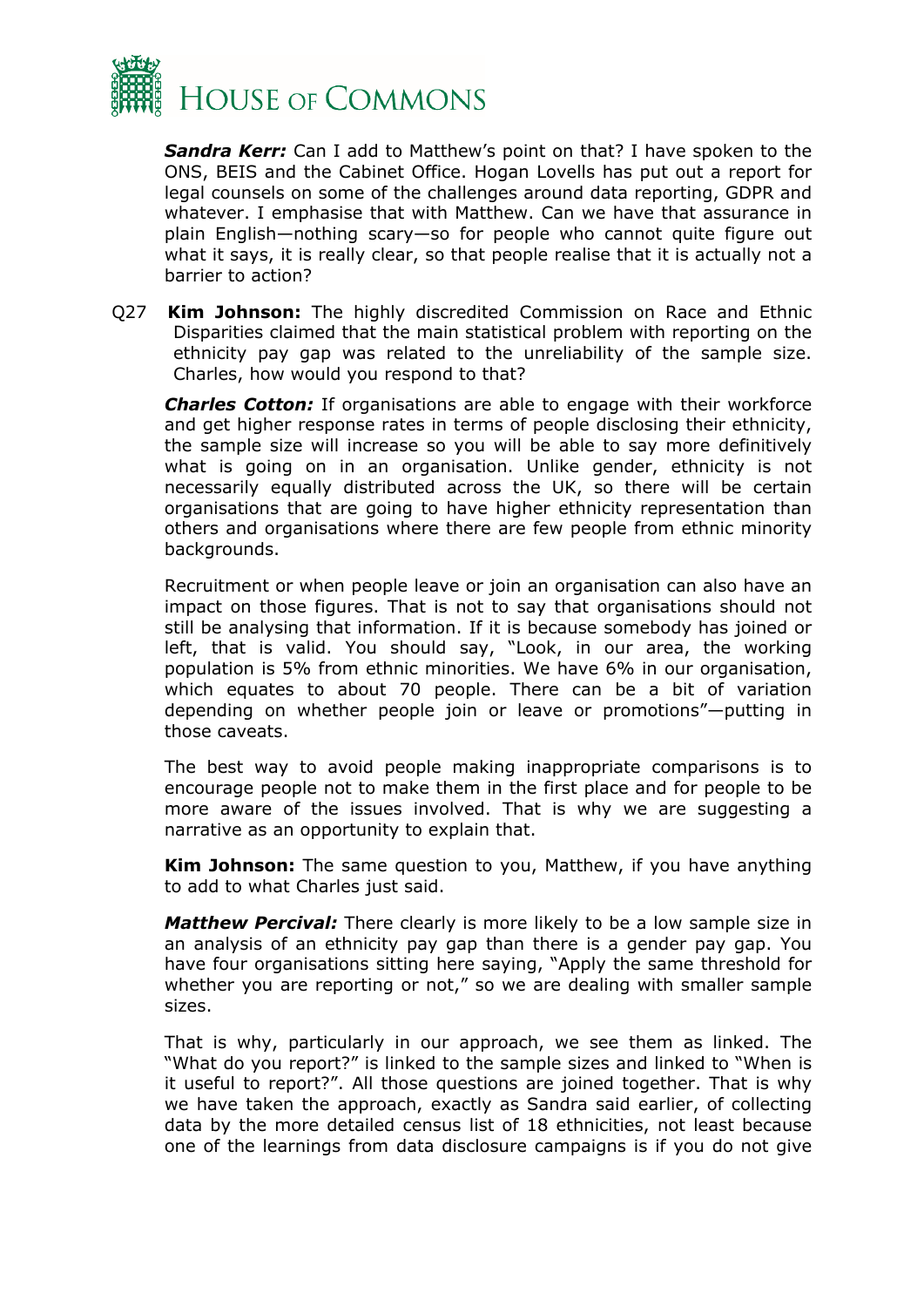

people options to tick that they relate to, they will not disclose it because they are uncomfortable.

If you just put a box on there that says, "Please tell us whether you are white or BAME", you will get a much more negative reaction than if you give people the full list of categories on the census and they can pick what is relevant to them. That is where we say you report a headline measure, but you have collected and will analyse in more detail in a way that is appropriate to your organisation. Rather than undermining the case for doing reporting, small sample sizes increase the importance of that explaining statement that goes alongside the data. As I said earlier, it makes it even more difficult on ethnicity pay gap reporting than on gender pay gap reporting to rank companies as best to worst based on a single metric.

If the way we are intending to use ethnicity pay gap reporting is to say, "This is a tool for transparency that we are going to use to hold companies to account to show that they are doing the things that they are committing to do, that their actions match their words on wanting to make their workplaces inclusive and places where race is not a factor in whether you can get in or get on at work", if that is the way we are using ethnicity pay gap reporting, rather than trying to produce a league table based on a single metric, there is still value to it that the lower sample sizes do not negate and render the exercise futile.

Q28 **Kim Johnson:** And making a more equal society. Thank you. I have a question now for Will and Charles. How confident are you that enforcement processes will be adequate to deal with non-compliance? I will ask you first, Wilf.

*Wilf Sullivan:* One of the things that we put in our response to the consultation was that we would like to see robust enforcement processes, including the EHRC being able to fine people. The other thing we said was that an enforcement process means that whoever is being asked to do the enforcing is given adequate resources. That is one of the things that we are really concerned about at the moment in terms of the resources that the EHRC have got to take this on, given that their resources have shrunk drastically since there were separate commissions.

Q29 **Kim Johnson:** Would you say that the intransigence of the Government and the fact that they dragged their feet for such a long time would have an impact on some of the issues that you have just raised?

*Wilf Sullivan:* Well, yes. We are frustrated by the fact that this has been dragging on for nigh on three years. For us, it gives an indication of where the Government see this as a priority, which it is not, which is unfortunate in a situation with especially issues around race equality, where you very rarely get agreement about the way forward. Where we have got agreement about the way forward in terms of major institutions and players, this opportunity is not being used to take this forward.

**Kim Johnson:** The same question on enforcement, Charles.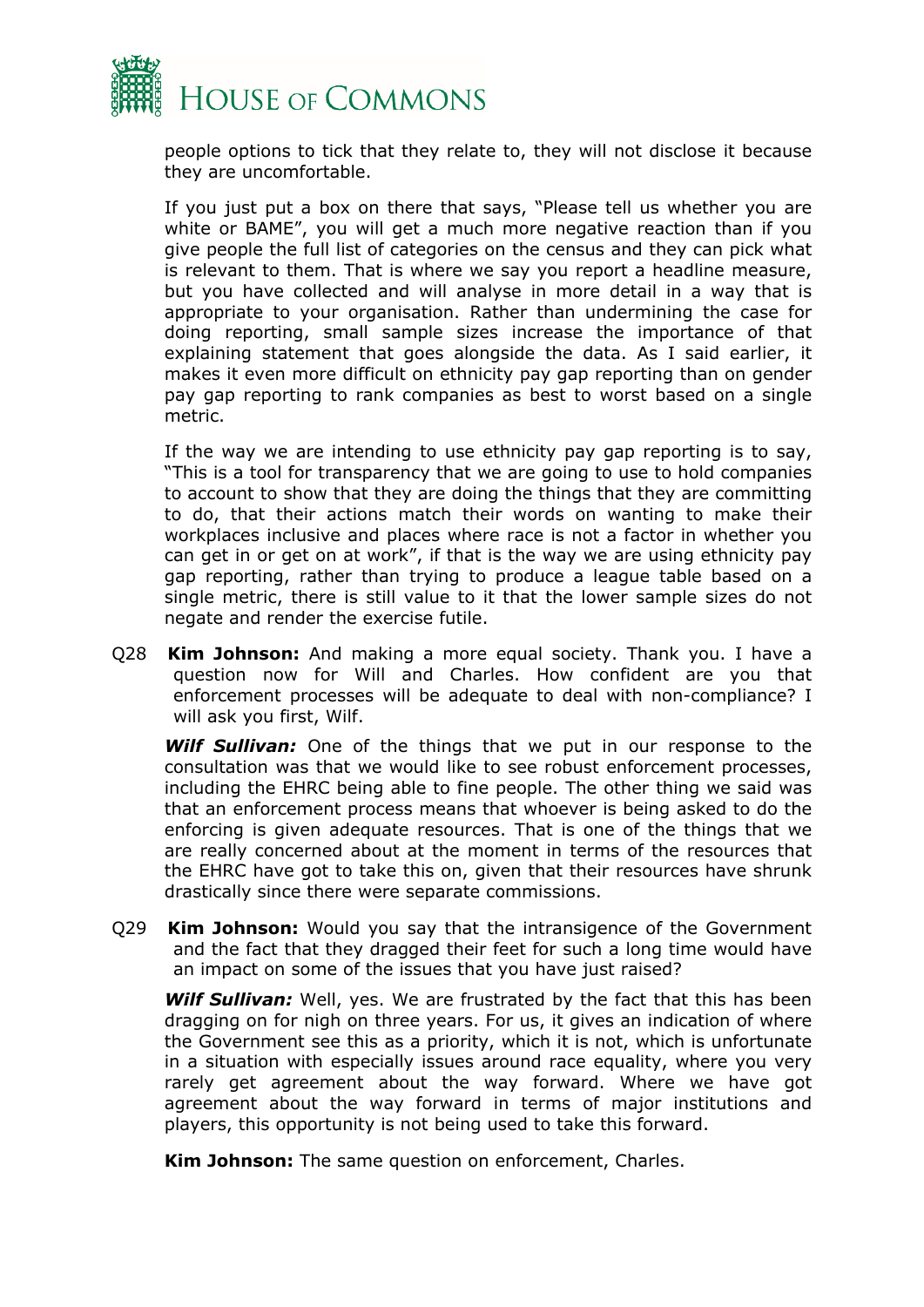

*Charles Cotton:* At the moment, EHRC looks at gender pay gap reporting as part of GEO. BEIS did not actually say whether EHRC would be responsible for ethnicity. At the moment, the DWP is consulting on pay reporting by disability. The question is: are we going to see more of these requirements in organisations? If we are, it probably makes sense to have one body that is responsible for policing all that, and it would also make sense for that to be adequately resourced so that it can check that people are reporting the right information in the right way at the right time.

From the CIPD perspective, ideally we would like organisations to just have to produce perhaps one overall people report, which would explain why the figures are what they are, according to race, disability, age, gender and so on, so that organisations can say, "This is how much we are spending on pay within our organisation. This is how much we are spending on benefits. We know that we are delivering value for money for employees, investors and customers, because we have done all the analysis. We are recruiting people in a fair and transparent manner. We are rewarding them similarly. We are developing and training them", and so on. That is what we would like to see: some kind of overall framework as the destination point for reporting on people.

Q30 **Kim Johnson:** Thanks Charles. So what is required going forward then are adequate resources to ensure that it is implemented effectively and a consistent approach.

*Charles Cotton:* Absolutely. Nothing annoys our members more than the belief that they are doing something and somebody is not and they are getting away with it.

**Kim Johnson:** Thank you, Charles. That is the end of my questions.

Q31 **Dame Caroline Dinenage:** You have been very thorough, and you have mainly answered the questions that I was burning to ask you, but I just have a couple of little additional ones, and they are individual ones, really. Charles, I am going to start with you. I know you have been speaking already, but to carry on, the CIPD called for the Government to legislate for ethnicity pay gap reporting from April 2023. I was just wondering what the rationale was behind recommending that specific date.

*Charles Cotton:* When we say 2023, that is when organisations would start reporting from, rather than a deadline. Admittedly, when we suggested that, it was back in September last year, so that would give organisations enough time to go round to their employees to explain, "This is why we are collecting this information", and to win hearts and minds and to try to encourage people to disclose their ethnicity so that organisations could then start reporting from April 2023 onwards. Using the gender pay gap framework, we would expect organisations then to report by 2024.

Q32 **Dame Caroline Dinenage:** You have had feedback to suggest that that timescale is reasonable and achievable.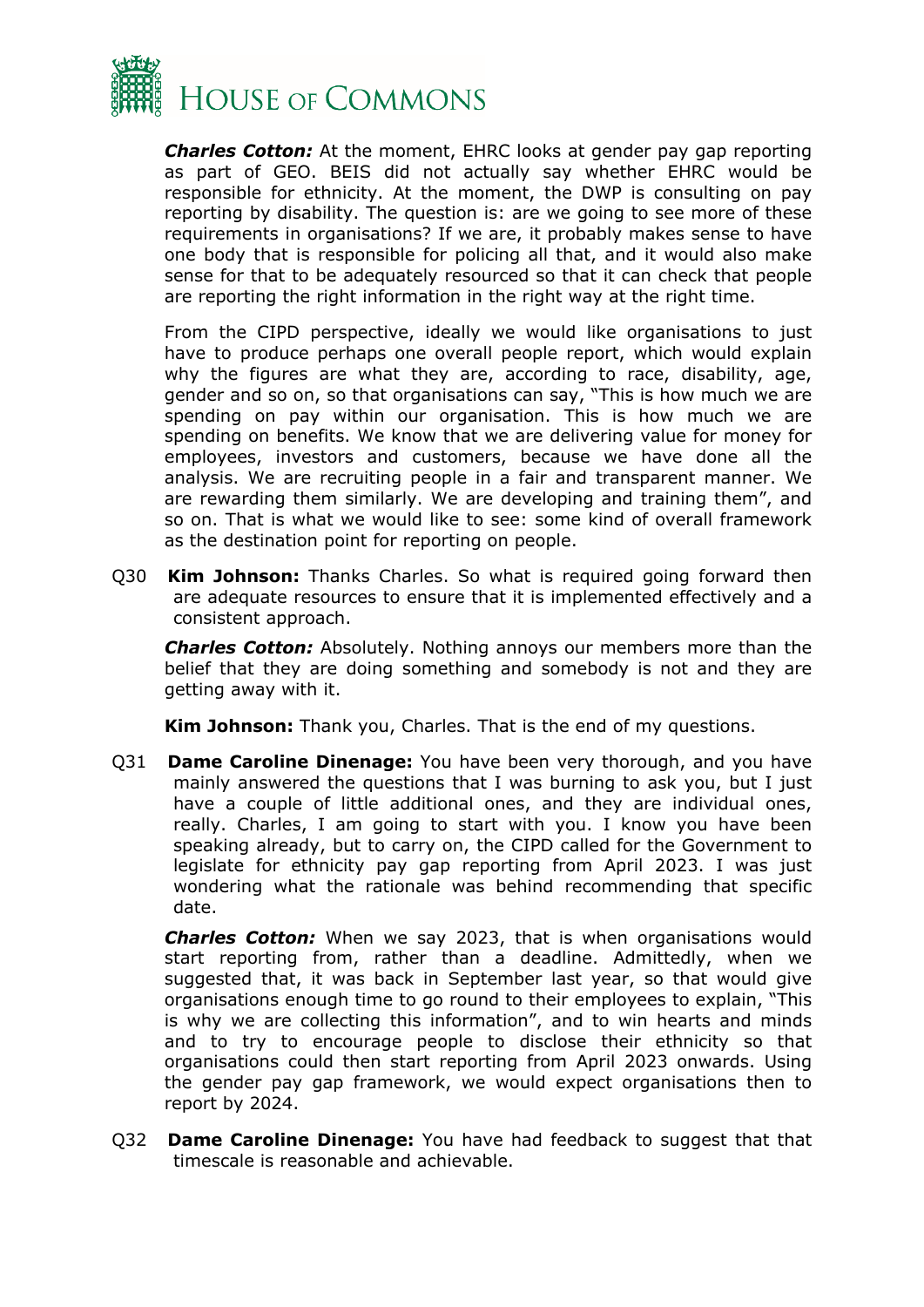

*Charles Cotton:* Back in September it was, yes. Obviously it may be cutting it a bit fine now, but many organisations have the pay data; all they are missing at the moment—some of them—is the ethnicity pay data. Also, it depends how long it would take for the Government to legislate. It may be that if it was brought in later this year, perhaps it might be asking a bit too much for organisations to hit that deadline. We might have to push it back. Ideally we would like to see it from that date, but if the legislative timetable means it will be delayed, we would need sufficient time for organisations to try to explain to their employees what they are doing to try to boost disclosure rates.

**Dame Caroline Dinenage:** Thank you very much.

*Matthew Percival:* I was just going to add on this question that I think the key thing is when the Government guidance is in place. After the legislation is passed and once the guidance on how to do it is produced, what is the gap required between then and the point of data capture? Sometimes it gets a little bit confusing if we confuse the point of data capture and the deadline for reporting. They are the two key periods to keep apart.

In terms of exactly what the minimum amount of time is, I remember the conversations when we were introducing gender pay gap reporting. There were lots of businesses that were agitating, saying, "Can we get the guidance together as quickly as possible?", as we would end up well short of the 12 to 18-month period that Charles is speaking about with the introduction of that. If we can give companies at least a good few months between when that guidance is ready and when the data capture point kicks in, then I think we are on fairly safe ground.

The other thing to bear in mind is that one of the key concerns that employers have about whether they are ready to publish or not is whether they have put in their efforts to get their employee disclosure rate up ahead of when they first publish their data, so that they are not publishing data with a large proportion saying, "Nobody disclosed their ethnicity in this data and it is based on half our workforce" or something. That work for employers can start from the minute the Government say they are definitely doing it. That work can start earlier, but in terms of preparing for making sure that they have everything in place ready to capture all the data—that is the key date, and then after that you can follow the annual cycle for gender pay gap reporting for when you get your analysis and publication done.

To the previous question, you also minimise the avoidable burdens on businesses and on the enforcing agency if you are analysing a single set of data captured once. Obviously, it will be more time and effort for everyone involved if there is a different reporting deadline and if it is a different set of data being captured and analysed. It just makes it all more confusing. I think there are efficiencies that can make it simpler. The two things to bear in mind with the timetable to implement are giving businesses the signal to get on with their campaigns for boosting employee disclosure rate and then giving them a good period of time between the publication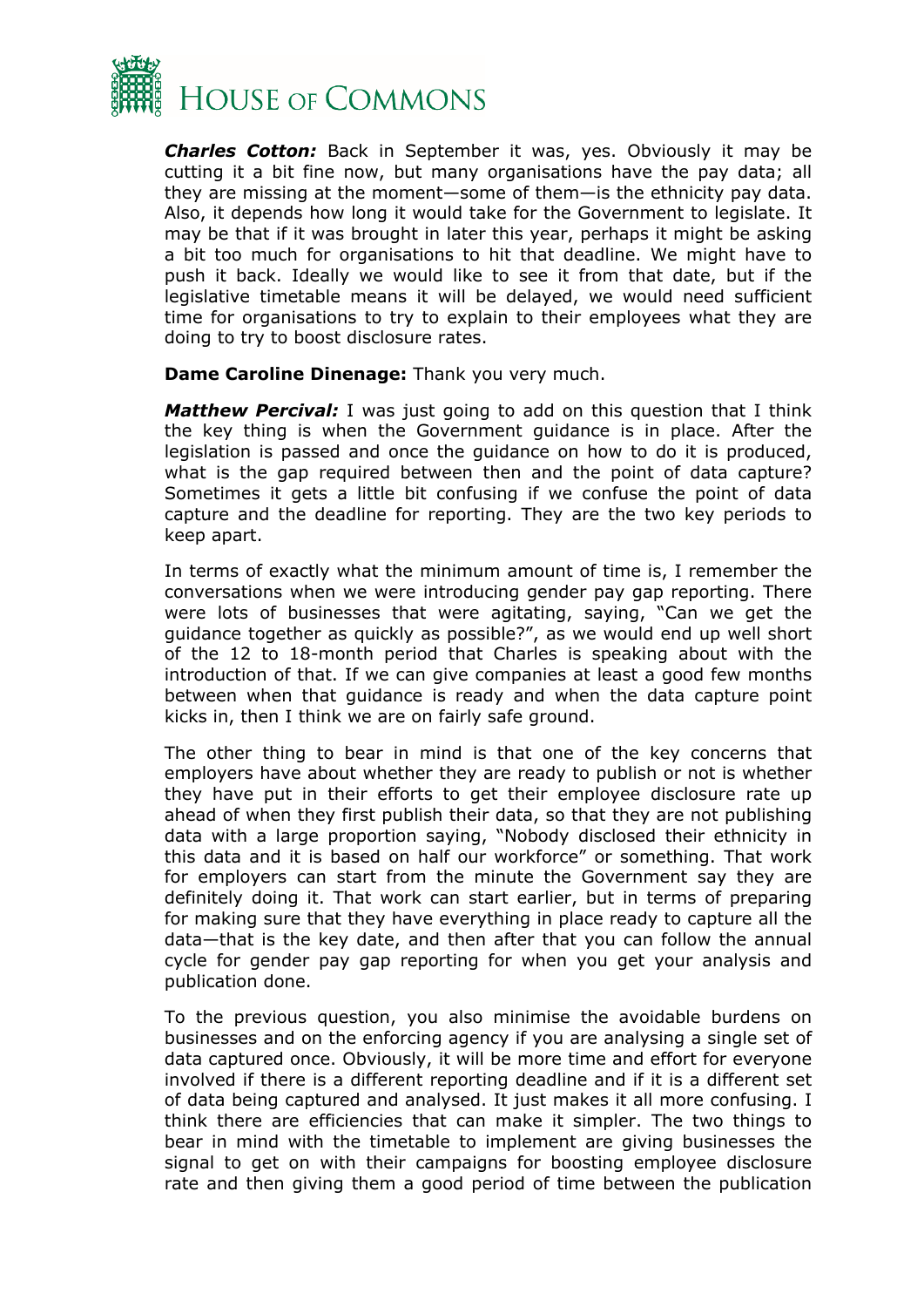

of the guidance on how to do it and the point at which they will first need to capture their data.

Q33 **Dame Caroline Dinenage:** To follow that point a little bit further, that disclosure rate will be key in areas where there is a real regional impact; obviously some regions have much smaller black, Asian and mixed-race talent pools to draw from. A very small sample size can massively undermine employees' confidence in their ability to remain anonymous—I know you have already spoken about that a little bit today. What more can the Government do in the way guidelines are issued, and what more can employers do to ensure that workers have that confidence to disclose their data?

*Matthew Percival:* As I said before, one key thing is that, if you are trying to get people to disclose data that they have not disclosed before, they will want to know why. To an extent, that job is done a bit by Government if there is a well-publicised new scheme that is making businesses report ethnicity pay gaps in order to achieve a positive impact in businesses across the whole UK. To an extent, taking a regulatory approach to doing it also helps to support the message that businesses are doing this for a positive reason. Some of the work is done for them, because it will say on the news that new regulation is coming in that is trying to support race and ethnic diversity at work, and that businesses are doing this in the same way that it is already quite commonplace for employees to expect to see an organisation collecting information on gender.

Gender data is collected by default, but ethnicity data is not. Beyond the concerns I raised earlier, with some people suggesting there is a risk to collecting this information, HMRC will already ask for gender information of employees. There is not currently an obligation on employers to collect ethnicity information and to report it to Government in any way, so they have not done it historically. Some have done it as a matter of good practice, but not everybody. You have to acknowledge that you start from somewhere. Your first report is probably not going to be your best ever disclosure rate. The CBI's disclosure rate is now higher than it was the first year we published our ethnicity pay gap. However, if we were to wait until we got to a disclosure target that we set ourselves before we did any reporting, that would also slow down the pace of change of disclosure. Being able to do both in parallel is helpful.

**Dame Caroline Dinenage:** Sandra, did you want to come in on that?

*Sandra Kerr:* Just to say that I have been invited to sit on a working group with the Scottish Government, which has met twice, looking at their pay gap strategy. In Scotland, we know that the demographic breakdown of ethnicities is smaller than in other parts of the UK, so they will undoubtedly, through their process, be able potentially to share some learning from their experience and the conversations that they will be having with policymakers and employers as part of that. I think they plan to publish something by April, or some time this year, so there is an opportunity for officials to learn from that.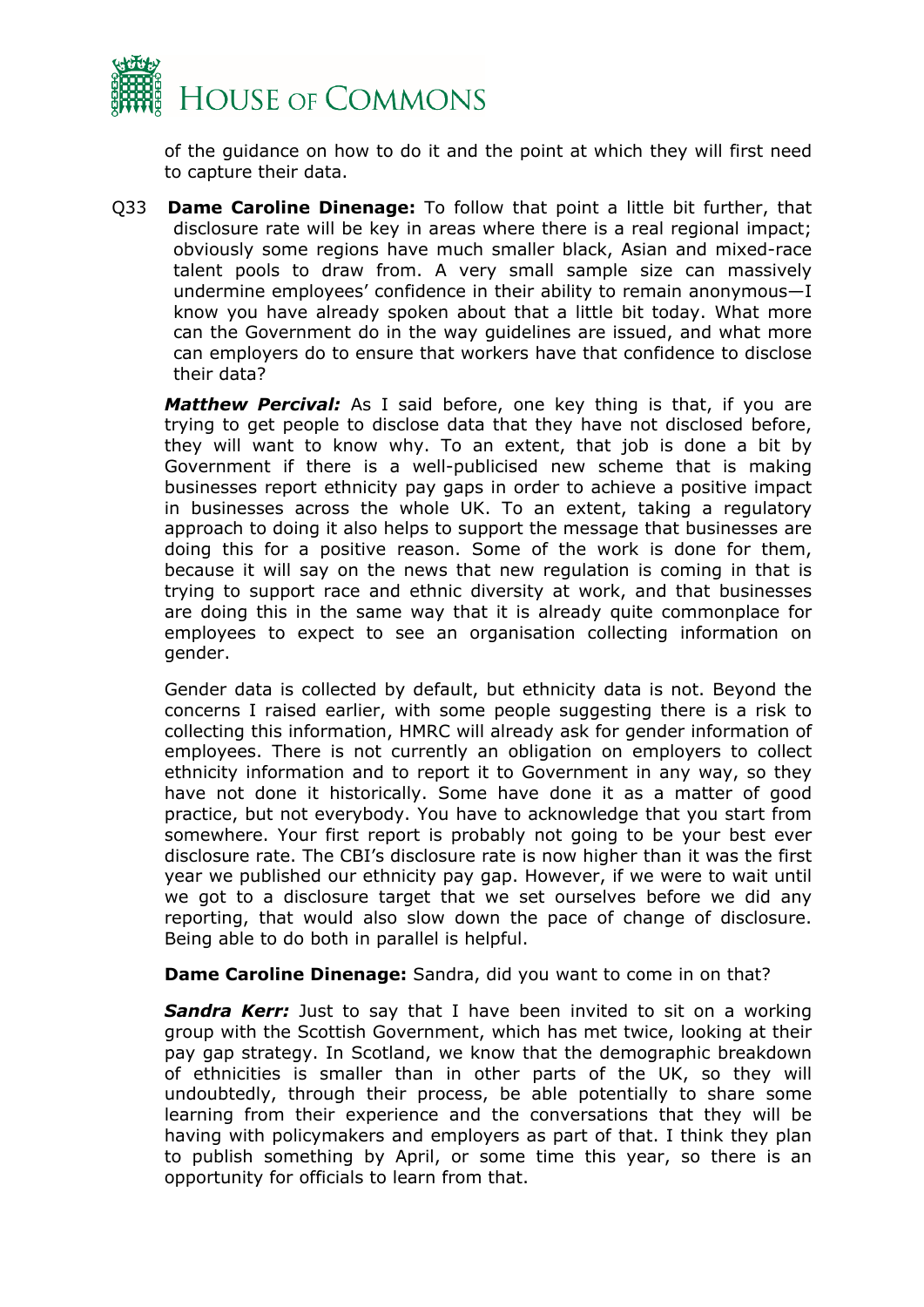

*Wilf Sullivan:* Ethnic data collection is not new. It might be new in the private sector, but it is not new in the public sector. In my former role in a local authority, that is exactly what my job was—introducing ethnic monitoring across a local authority covering about 13,000 people. The key was communication, including working with the trade unions, as well as having a communication strategy for staff about all those things that Sandra mentioned earlier, such as how we were keeping the data, and most crucially what we were going to do with it. An important part of this is encouraging organisations not only to give an explanation, but to say what they are going to do about the inequalities they have identified. Nothing will encourage people more than if they think they are giving the information and that it will be put to good use. People are reluctant when they are being asked to give information and they do not know what it is for or whether it will make any difference to the situation in which they find themselves.

Q34 **Dame Caroline Dinenage:** Clearly a coherent methodology is needed, but in your experience, what other tools and resources will private businesses need before the legislation comes in to ensure that they are well equipped to do what is required? Is there anything in particular?

*Wilf Sullivan:* I think Matthew made the point: clear and simple advice is needed about what they are expected to do, certainly in respect of reporting. If data collection is done in the right way, the work comes initially, in setting it up. Once you have set up, and once you have got the spreadsheets and worked out how to pull down the data, it is just a matter of a repeat process, if you are clever. It means running those macros on a spreadsheet again each time you need to.

*Charles Cotton:* All I was going to add was that it helps if the process of disclosure is as easy as possible. For example, in many instances, you can go to your HR records online and change or enter the data you are asked for, and it is quick and simple. If you make it too bureaucratic, or too difficult to navigate, it will be difficult to boost the number of people who are voluntarily disclosing the information. It is not only about winning hearts and minds as to why people should be supplying the information, but about making it very simple for employees to alter their records. There has been a lot of focus on the pay side, but there are also other HR systems around things such as training and development, recruitment and selection, and so on. The ethnicity information is needed in that context as well, so people can start saying, "This is what we know about pay, and what impact recruitment and selection, training and development, and so on, are having on those pay figures."

**Dame Caroline Dinenage:** Thank you very much. That is all from me, Chair, having said I would not ask too many questions.

Q35 **Jackie Doyle-Price:** I want to start with Matthew. You have acknowledged that the single metric of the pay gap has its limitations. The truth of the matter is that there is a large pay gap between the highest paid person in an organisation, and the lowest paid. Against that background, what is it that collecting this information is going to tell us?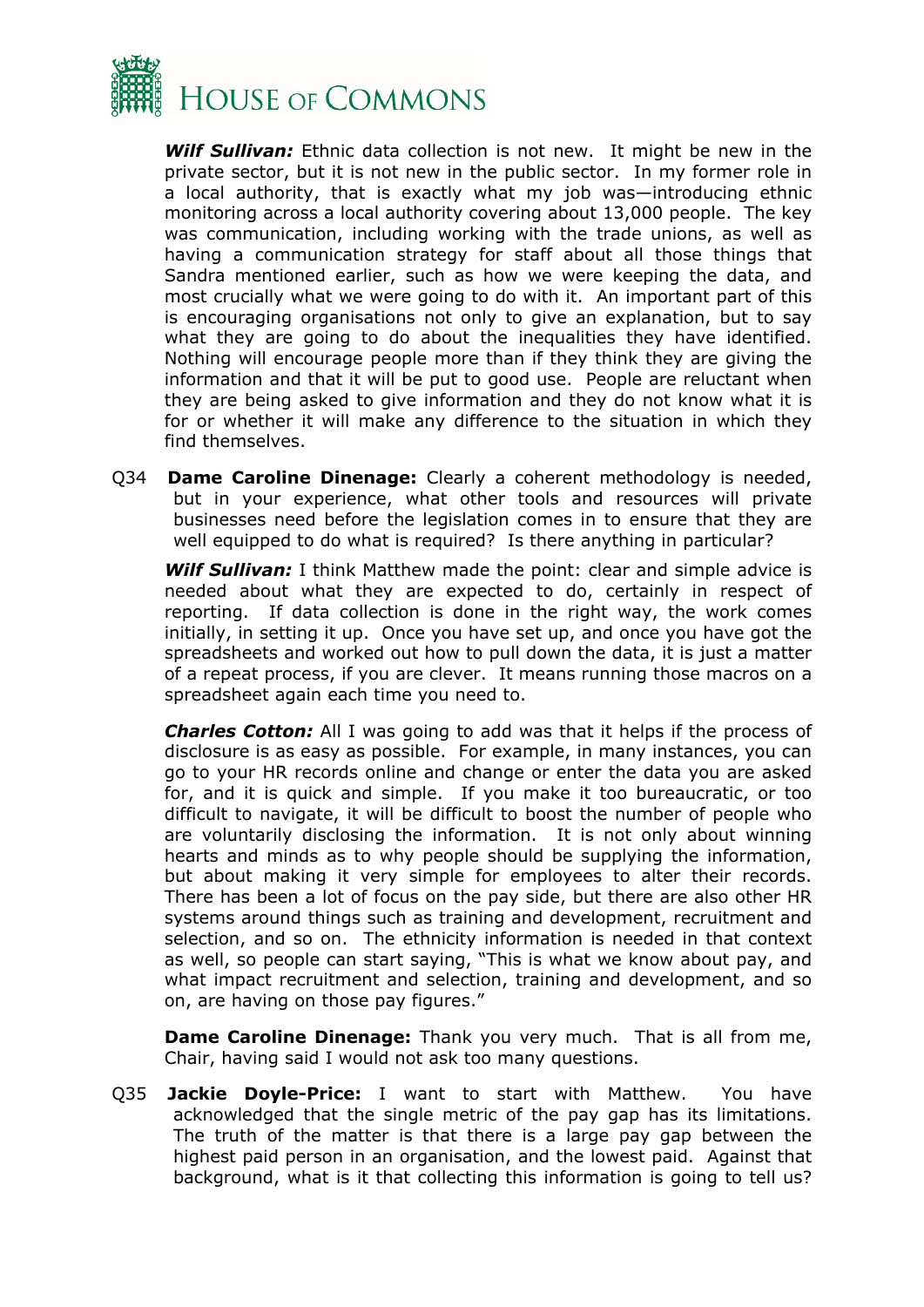

What other information does it need to be seen alongside?

*Matthew Percival:* The challenge is whether, as an organisation, you can explain it. If you cannot explain it, and are not confident explaining it, there is a problem to address. Some of the sample sizes can be very small if issues are being looked at in detail. That is why we start with a mandatory headline metric rather than with reporting the 18 categories in the census. If you are looking at very small sample sizes, you are less likely to see the average of those samples add up to the same thing, but the data still reveals trends and things that you can look at as an organisation to challenge yourself to do better. We were speaking earlier about the CBI's disclosures and, as an organisation that is on the cusp of the 250-employee threshold for disclosure. We do it, and it has pointed us in the direction of representation in certain pay bands within the organisation and in certain types of roles. In combination with the dialogue you need to have with your workforce and their representatives to understand what is going on within the business, it points us in the right direction.

The important bit about disclosure is being willing to hold yourself to account. Are you comfortable enough to say, "We are an organisation with a pay gap and we want to improve, and this is what we are doing about it"? It is also about what you understand the causes of the gap to be, and sometimes the answer will be that it is an incredibly small sample size and perhaps a particular group has not been included within the report because it is only two or three people, but the information might still be collected and analysed in more detail to understand what is happening and to put together the best tailored action plan so that the organisation's actions meet its grand statements and commitments.

Q36 **Jackie Doyle-Price:** What is sitting in my mind is that, effectively, you could have a situation where an employer goes out of its way to recruit a very diverse range of people but, just because of the distribution of earnings, it could end up with a particular figure. Going through the exercise forces transparency and challenges employers to explain it. Sandra, do you have any observations on that?

*Sandra Kerr:* Employers that publish their pay gaps are often also looking at their employees' experience of bullying and harassment. They are looking at access to training, development opportunities and secondments. They are looking at attrition to check it is not disproportionate. They are looking at appraisal, remuneration, pay and reward at different levels in the organisation and how people are feeling about the organisation's commitment to inclusion.

On pay indicators, many employers are doing that bit because it helps their understanding of where they might want to move people within the organisation. The narrative tends to be the same in the public sector and the private sector, the high-paying roles that attract bonuses tend to be the central function, and this enables the employer to start investigating and ask why the figures look the way they do, not only on pay but on the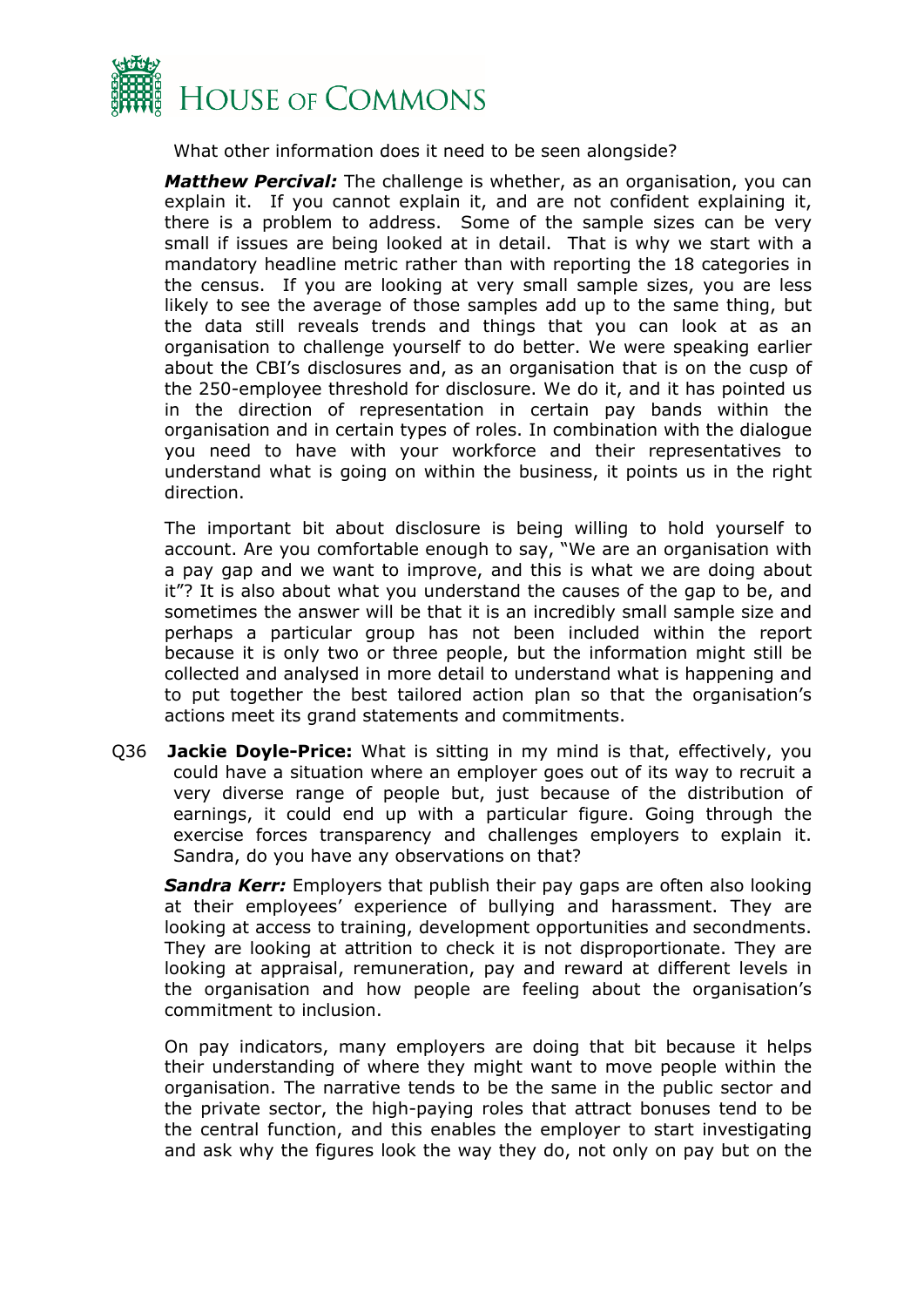

other things I have mentioned that all contribute to whether people can progress and get the right pay.

Q37 **Jackie Doyle-Price:** Wilf, you mentioned earlier that public sector organisations have been collecting this information for a long time. Looking at your experience now, do you see a better, worse or similar performance when you compare the public and private sectors?

*Wilf Sullivan:* It is difficult to know. Part of the point is that ethnicity pay gap reporting is a requirement for the public sector. Some companies are doing it, but we do not know what the picture is across the private sector. This is one way of encouraging private sector organisations, which after all are the biggest part of the workforce, to start collecting data and looking at these questions in a more holistic way across the economy. Just to comment on what has happened in the public sector, one of the problems there has been that with the figures, people have not necessarily had to explain—

Q38 **Jackie Doyle-Price:** Yes—they are just collecting it.

**Wilf Sullivan:** They are just collecting it, and they haven't had to have an action plan, and no one has been doing any kind of enforcement around whether or not they should be taking action around some of the things they find, really. It has turned into collecting data for data's sake.

Q39 **Jackie Doyle-Price:** That is the weakness in a mandatory approach, isn't it? It just becomes a process, and there is a figure at the end of it, and so what? How can we properly make sure that it is being used as a tool to address disparities, and how would you like to see things develop over the next five years to actually make a material difference in that regard?

*Wilf Sullivan:* From our point of view, the issue of transparency—not just institutionally, but for workers—is really important. Matthew made the comment in relation to gender pay gap reporting: this is something that people are now beginning to take into account, in terms of organisations that they go for. Reputation means much more in the private sector than it does in the public sector in terms of this, in a strange kind of way.

For me, where I see this going is this almost being a catalyst, in terms of people having a much more holistic approach to using data to look at what is going on in their organisation, but also measuring the actions they take, because that is the other problem. It is not confined to the public sector: it is in the private sector that sometimes, people come up with solutions, and I am not saying that those solutions are not right in some contexts, but they never measure whether those solutions are appropriate and have an effect in their organisation or not. This is why people were talking about it as a journey: if you cannot see progress from what you are doing, you do not know whether it is effective. If you can see what is happening and no progress is taking place, you have to think about doing something different.

Q40 **Jackie Doyle-Price:** We end up focusing on the tool as a destination, rather than the outcome we are trying to achieve. Charles, finally, any